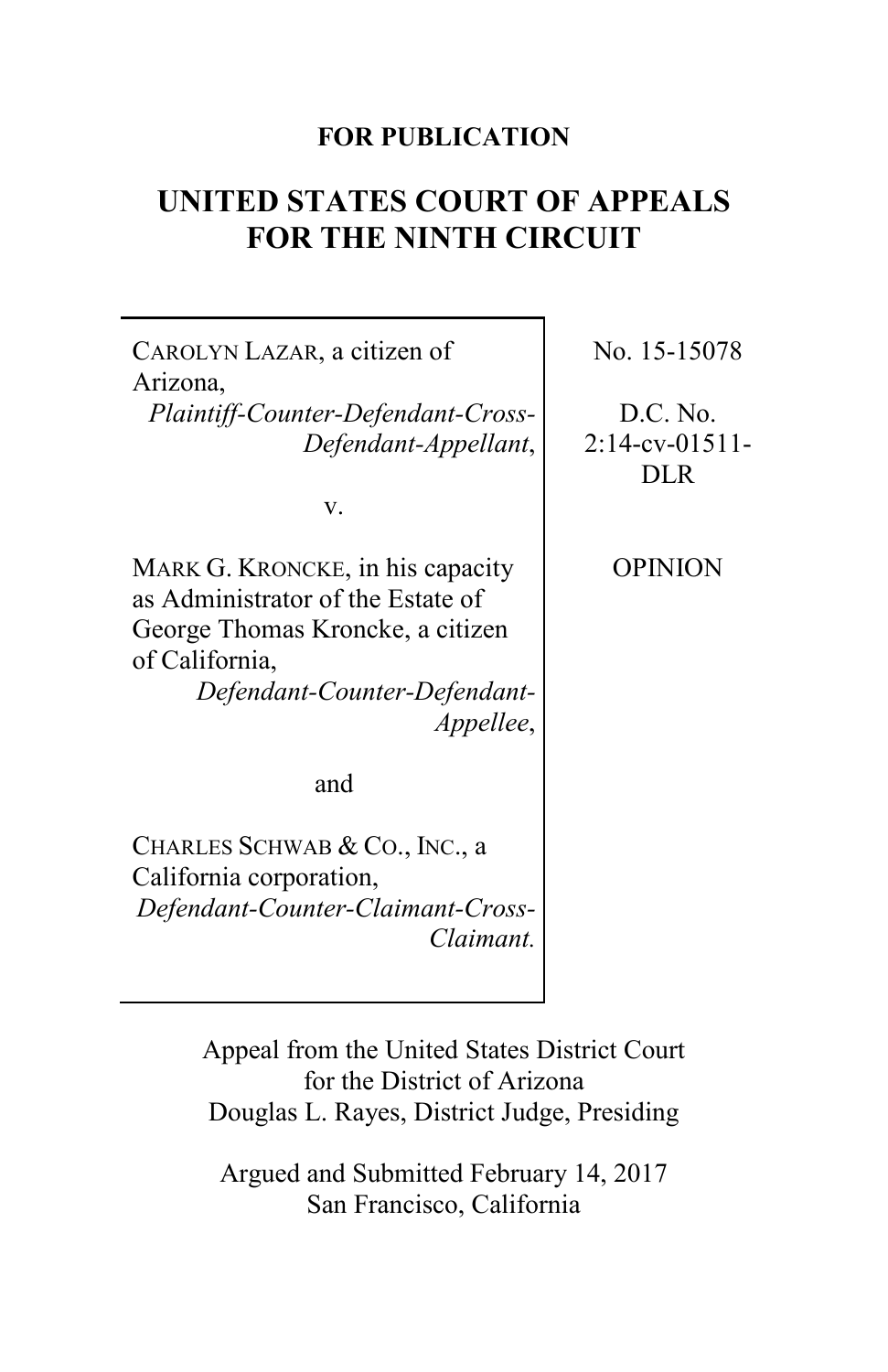Filed July 14, 2017

Before: Eugene E. Siler, Jr.,**[\\*](#page-1-0)** A. Wallace Tashima, and Andrew D. Hurwitz, Circuit Judges.

Opinion by Judge Siler

### **SUMMARY[\\*\\*](#page-1-1)**

### **Revocation-on-Divorce Statute / Contracts Clause**

The panel affirmed the district court's dismissal of a constitutional challenge to the application of Arizona's revocation-on-divorce statute in the allocation of the proceeds of the plaintiff's ex-husband's individual retirement account following his death.

The panel affirmed the district court's conclusion that an Arizona state court would disregard the IRA's choice of law provision and instead apply Arizona's revocation-ondivorce statute.

The panel held that the application of the Arizona statute was not preempted by the Employee Retirement Income Security Act or other federal statutes and regulations governing IRAs.

 $\overline{a}$ 

<span id="page-1-0"></span>**<sup>\*</sup>**The Honorable Eugene E. Siler, Jr., United States Circuit Judge for the U.S. Court of Appeals for the Sixth Circuit, sitting by designation.

<span id="page-1-1"></span>**<sup>\*\*</sup>** This summary constitutes no part of the opinion of the court. It has been prepared by court staff for the convenience of the reader.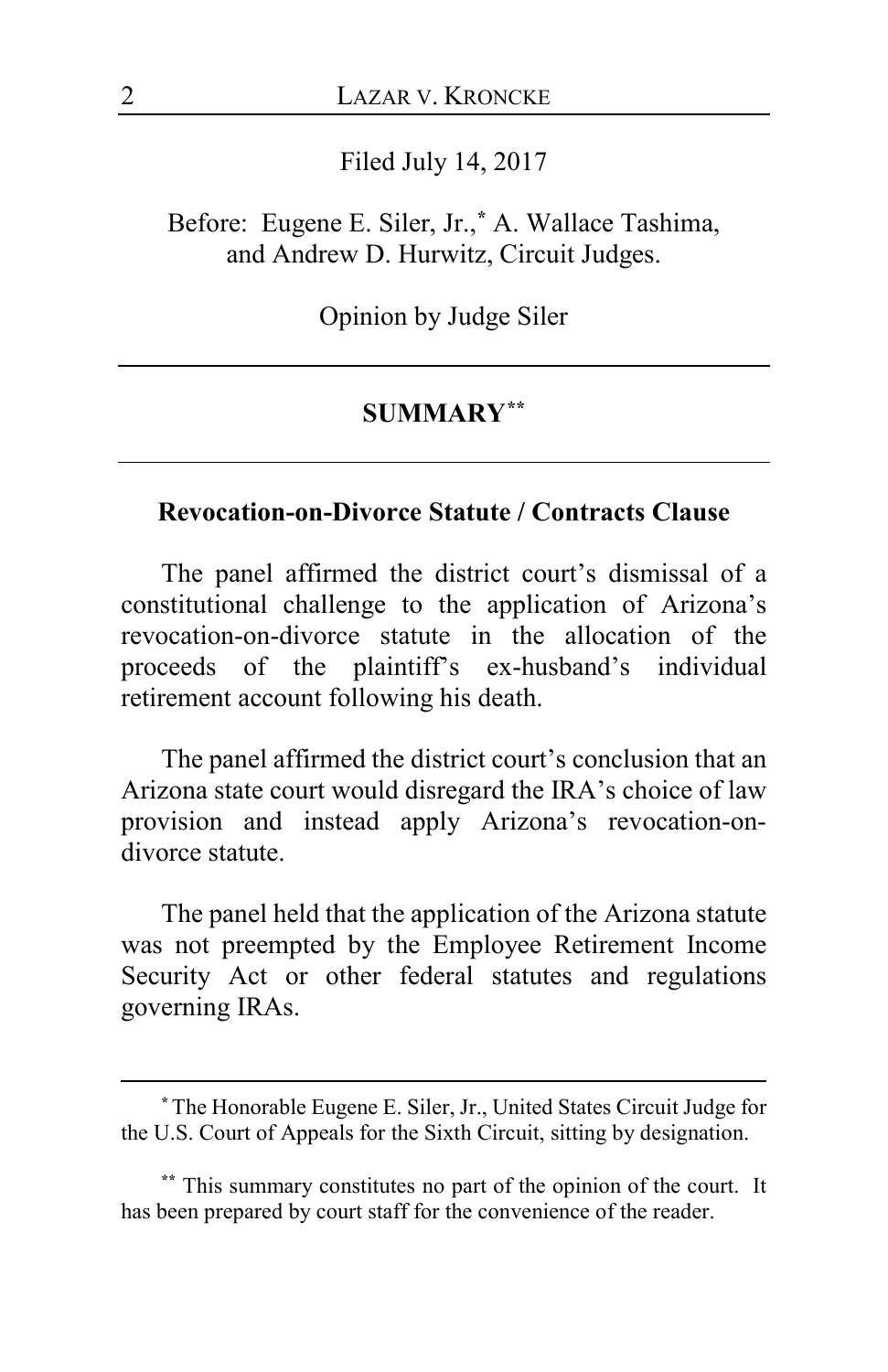The panel reversed the district court's ruling that the plaintiff lacked standing to bring her constitutional challenge under the Contracts Clause because, as a designated beneficiary, she possessed only an expectation interest in the IRA. The panel held that the plaintiff had standing because Arizona's revocation-on-divorce statute operated to extinguish her valid expectancy interest in the IRA. This injury was actual, concrete, and particularized, and a ruling in the plaintiff's favor would redress her injury.

The panel held that the Contracts Clause challenge nonetheless failed on the merits. The revocation-on-divorce statute was enacted after the IRA was established. Agreeing with the Tenth Circuit, the panel concluded that this change in state law did not operate as a substantial impairment of a contractual relationship because the plaintiff never possessed a vested contractual right.

The panel held that the California district court in which the action was filed did not abuse its discretion in transferring the case to Arizona based on a lack of personal jurisdiction over the estate of the plaintiff's ex-husband. The panel also concluded that the plaintiff waived a dormant Commerce Clause claim, and the district court did not abuse its discretion in staying discovery.

### **COUNSEL**

Josh A. Lazar (argued), The Geraci Law Firm, Irvine, California, for Plaintiff-Counter-Defendant-Cross-Defendant-Appellant.

Timothy James Ryan (argued), Frazer Ryan Goldberg & Arnold LLP, Phoenix, Arizona; Jared M. Toffer, Finlayson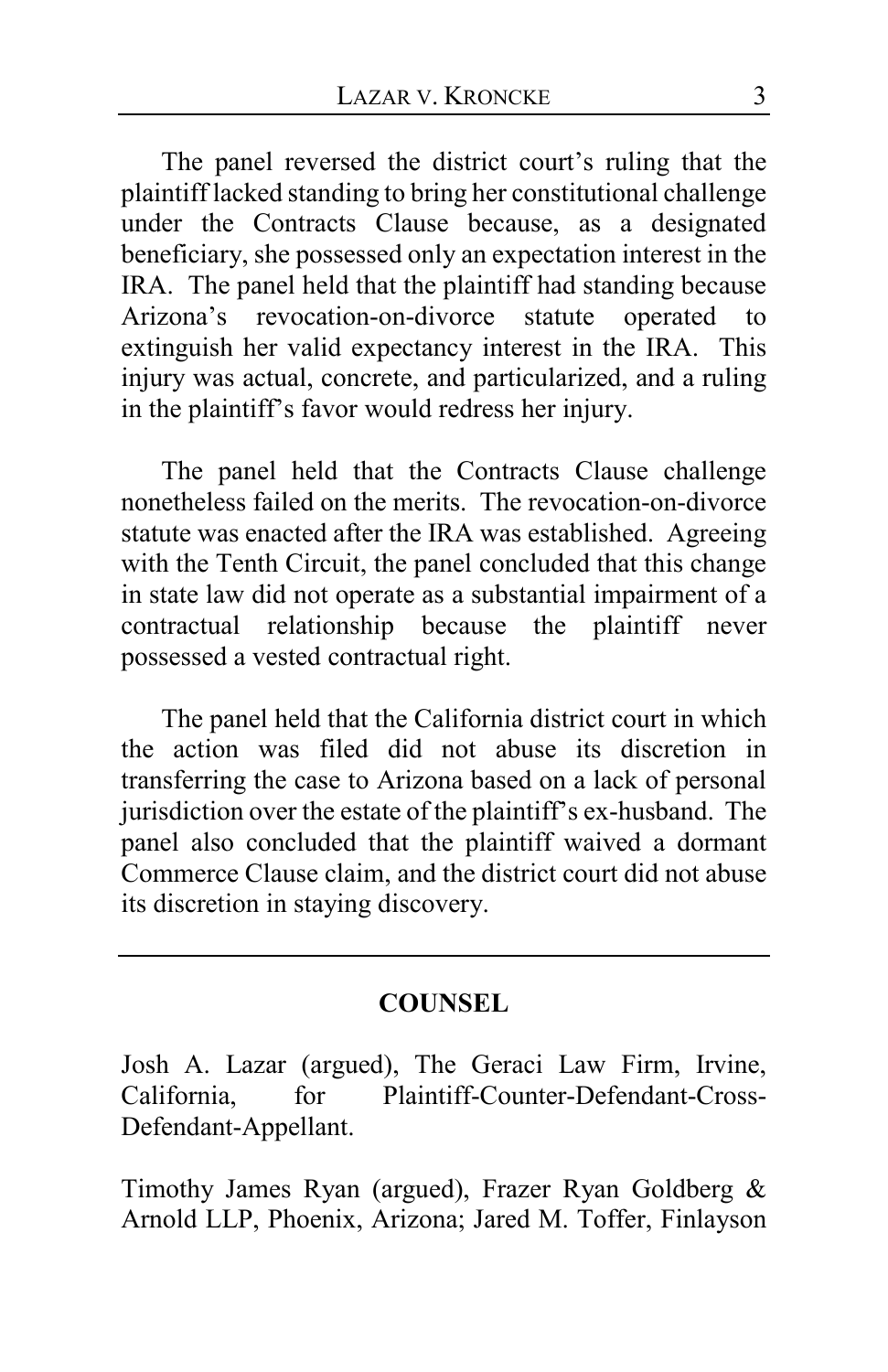Toffer Roosevelt & Lilly LLP, Irvine, California; Charles W. Wirken, Gust Rosenfeld PLC, Phoenix, Arizona; for Defendant-Counter-Defendant-Appellee.

### **OPINION**

SILER, Senior Circuit Judge:

Plaintiff Carolyn Lazar appeals the district court's grant of Defendant Mark G. Kroncke's motion to dismiss her second amended answer and cross-claim ("SAACC"). For the reasons set forth below, we reverse the district court's ruling that Lazar lacks standing to bring her constitutional challenge under the Contracts Clause, but nonetheless affirm the judgment finding that Lazar's constitutional challenge fails and affirming the district court's other rulings.

### **FACTUAL AND PROCEDURAL BACKGROUND**

Lazar was married to George Thomas Kroncke ("Decedent") when he established an individual retirement account ("IRA") in 1992 with Charles Schwab & Co., Inc. ("Schwab"). The Decedent named Lazar as the IRA beneficiary. Lazar and the Decedent divorced in 2008 while domiciled in Arizona. Before Decedent's death in 2012, he neither removed nor reaffirmed Lazar as the IRA beneficiary. After the Decedent's death, Kroncke, as administrator of his father's estate (the "Estate"), made a demand on Schwab for the IRA proceeds on the basis of Arizona's revocation-on-divorce ("ROD") statute, A.R.S. § 14-2804. Schwab froze the IRA pending judicial resolution.

Lazar filed this action in the Central District of California against Schwab for breach of contract and against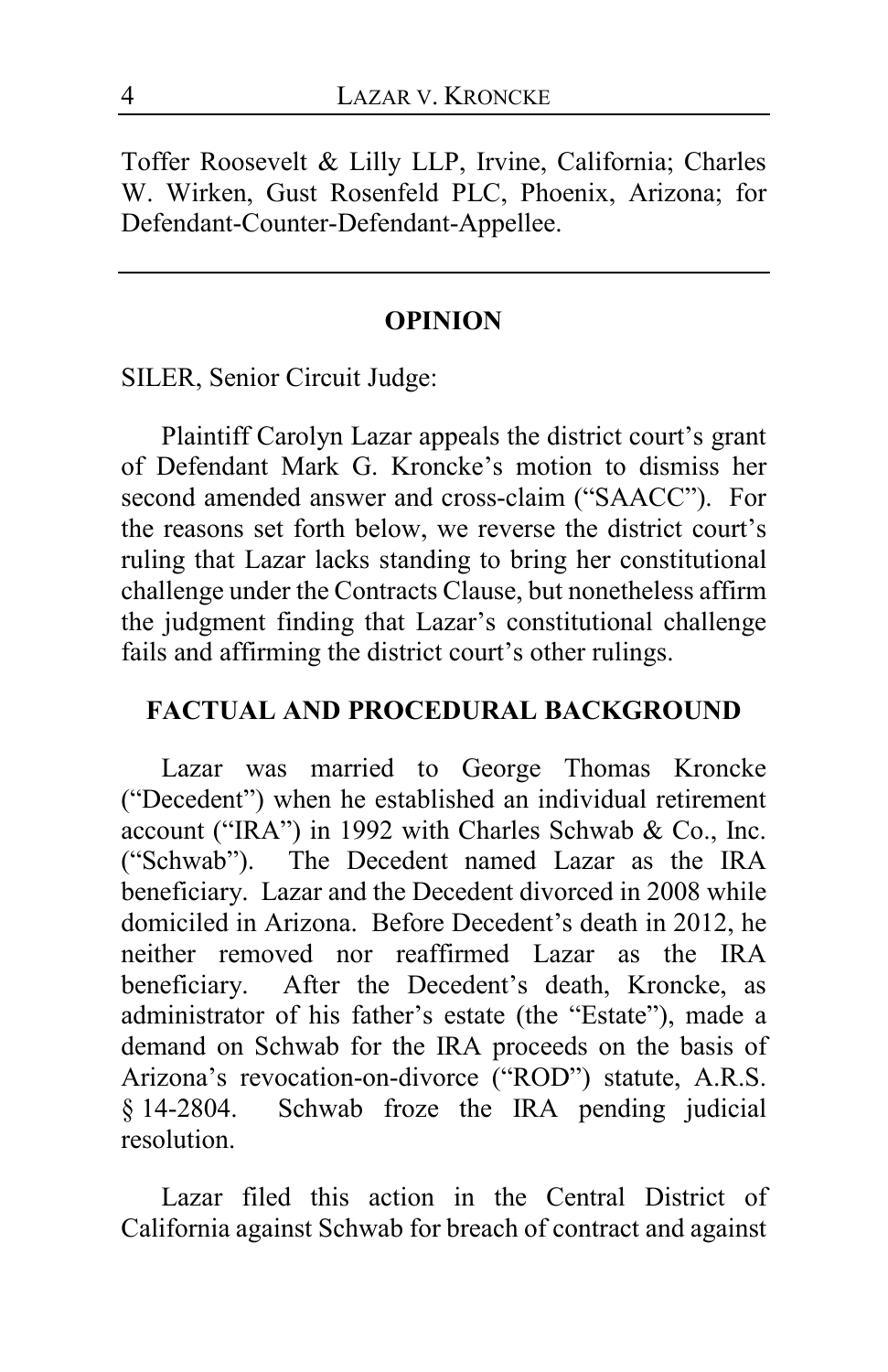the Estate for declaratory relief. In her first amended complaint ("FAC"), Lazar challenged the constitutionality under the Contracts Clause of applying Arizona's ROD statute retroactively because the IRA was established in 1992 and the ROD statute was enacted in 1995.

Schwab filed a counterclaim against both parties under Federal Rule of Civil Procedure 22 seeking to liquidate the securities held by the IRA and interplead those funds into the district court. The California district court granted Schwab's motion to be dismissed as an interpleader but ordered it to continue to hold and not liquidate the securities in the IRA.

The district court dismissed Lazar's FAC on the basis that it did not state a claim under the Contracts Clause because Lazar had no vested interest in the IRA. The district court permitted Lazar to file her SAACC. The SAACC added a claim that the IRA statute and the regulations promulgated thereunder preempted Arizona's ROD statute to the extent it retroactively revokes IRA beneficiary designations. The district court dismissed Lazar's SAACC on the grounds that it lacked personal jurisdiction over the Estate and ordered the case transferred to the District of Arizona pursuant to 28 U.S.C. § 1406(a).

After the case was transferred to the District of Arizona, the district court granted the Estate's renewed motion to dismiss, holding that the pertinent IRA statutes and regulations did not preempt the operation of Arizona's ROD statute, that the prior decision on the Contracts Clause was the law of the case and the court would have reached the same outcome for the same reasons, and that the Commerce Clause argument need not be considered since it was not included in the SAACC. The district court stayed the distribution of IRA proceeds pending appeal.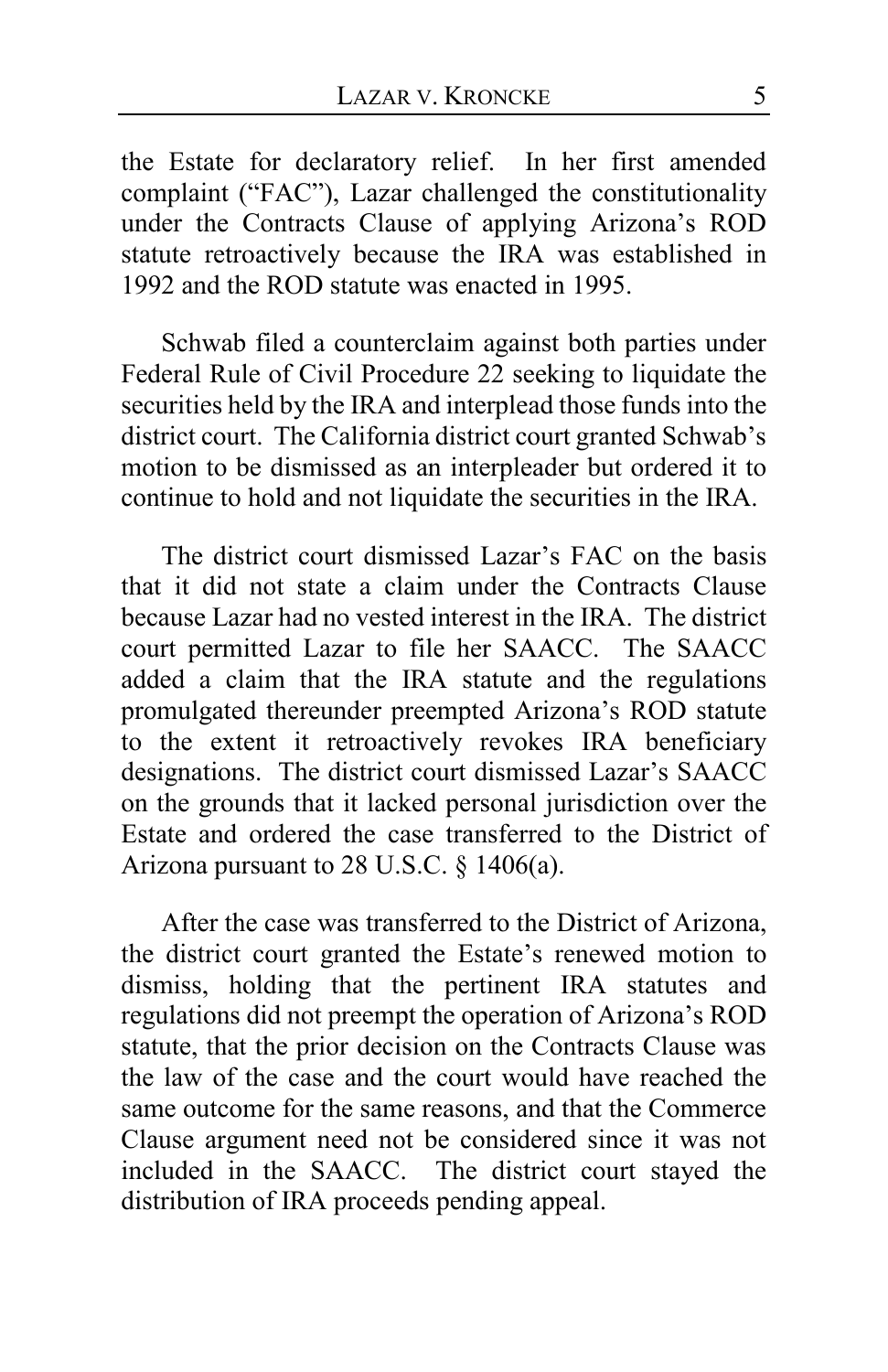### **STANDARD OF REVIEW**

We review the dismissal of the SAACC de novo. *See Syed v. M-I, LLC*, 853 F.3d 492, 499 (9th Cir. 2017). A dismissal for lack of personal jurisdiction is reviewed de novo. *Harris Rutsky & Co. Ins. Servs. v. Bell & Clements Ltd.*, 328 F.3d 1122, 1128 (9th Cir. 2003). Transfer orders pursuant to 28 U.S.C. § 1406(a) are reviewed for an abuse of discretion. *King v. Russell*, 963 F.2d 1301, 1304 (9th Cir.1992). Stays of discovery pending resolution of the motion to dismiss are also reviewed for an abuse of discretion. *Alaska Cargo Transp., Inc. v. Alaska R.R. Corp.*, 5 F.3d 378, 383 (9th Cir. 1993).

### **DISCUSSION**

## **Enforceability of the IRA's Choice of Law Provision under Arizona Law**

Two documents govern the IRA: the Schwab Individual Retirement Plan ("the Plan") and the Schwab IRA Application ("the Adoption Agreement"). The Plan sets forth the rights and responsibilities of the account holder and Schwab, and the Adoption Agreement designates beneficiaries. The Plan contains a choice-of-law provision specifying that:

> The Plan is intended to qualify as an individual retirement account plan under [Internal Revenue] Code Section 408. Accordingly, the Plan shall be governed by and interpreted under the laws of the United States, and, to the extent such laws do not apply, shall be governed by and interpreted under the laws of the State of California.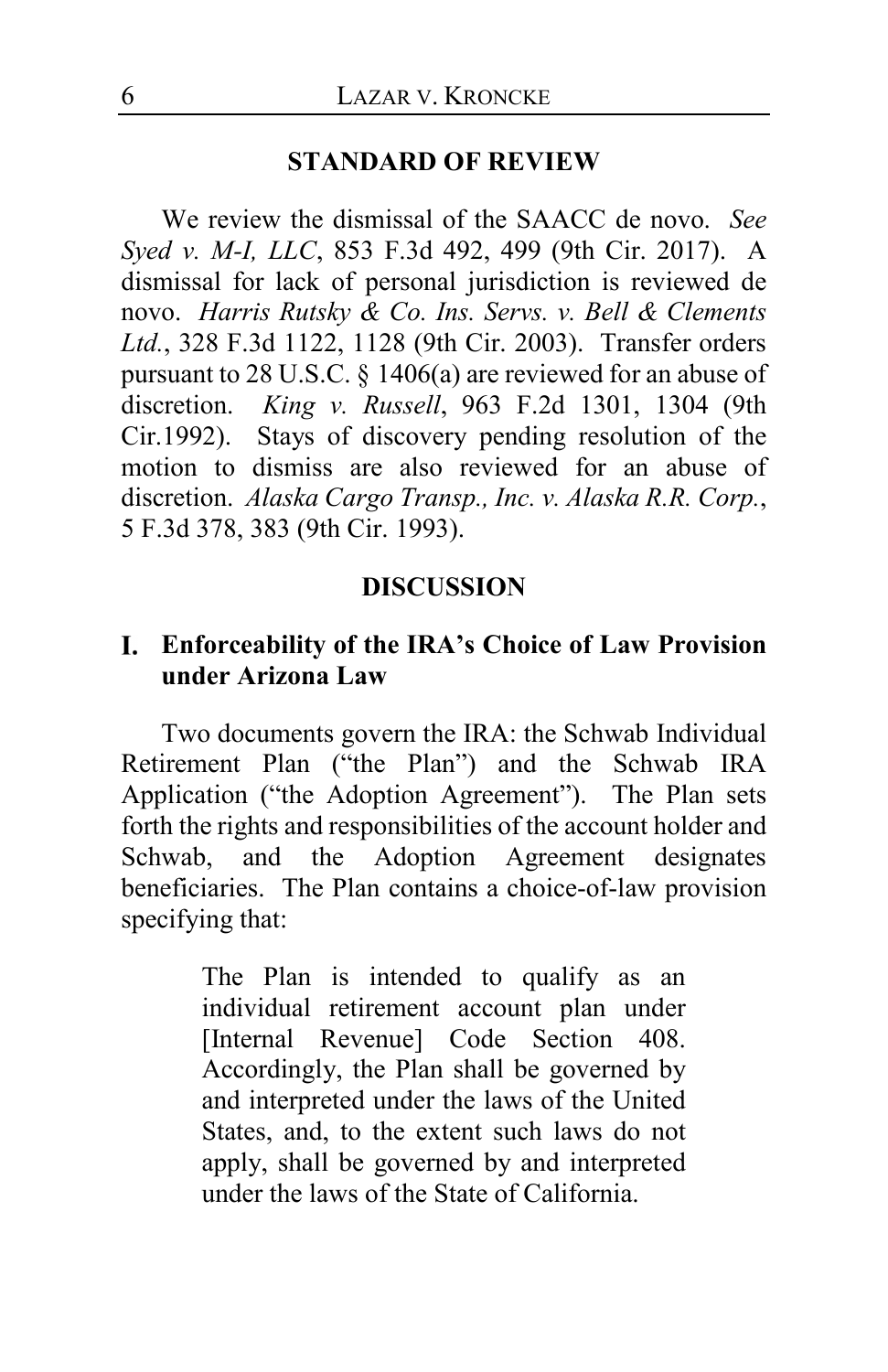The Adoption Agreement does not itself contain a choice-oflaw provision but does state "I hereby adopt the Charles Schwab & Co., Inc., INDIVIDUAL RETIREMENT PLAN ('the Plan') which is made part of this Agreement . . . ." The district court did not resolve whether the choice-of-law provision governed both the Plan and the Adoption Agreement, instead concluding that the choice-of-law provision was unenforceable under Arizona law.

The district court began from the proposition that "[a] federal court sitting in diversity must look to the forum state's choice of law rules to determine the controlling substantive law." *Zinser v. Accufix Research Inst.*, *Inc.*, 253 F.3d 1180, 1187 (9th Cir. 2001). Arizona generally follows the Restatement (Second) of Conflict of Laws ("Restatement") to assess the validity of choice-of-law provisions. *See Swanson v. Image Bank, Inc.*, 77 P.3d 439, 441 (Ariz. 2003). The relevant Restatement section provides that the choice-of-law provision in a contract governs "if the particular issue is one which the parties could have resolved by an explicit provision in their agreement directed to that issue." Restatement (Second) of Conflict of Laws § 187 (1971). But, the same section also provides a caveat—the law of the state chosen by the contracting parties will not be applied if "application of the law of the chosen state would be contrary to a fundamental policy of a state which has a materially greater interest than the chosen state in the determination of the particular issue and which . . . would be the state of the applicable law in the absence of an effective choice of law by the parties." *Ibid*.

For instruments governing donative transfers, Arizona has deviated from the Restatement's choice-of-law analysis as set forth at Arizona Revised Statute § 14-2703: "The meaning and legal effect of a governing instrument is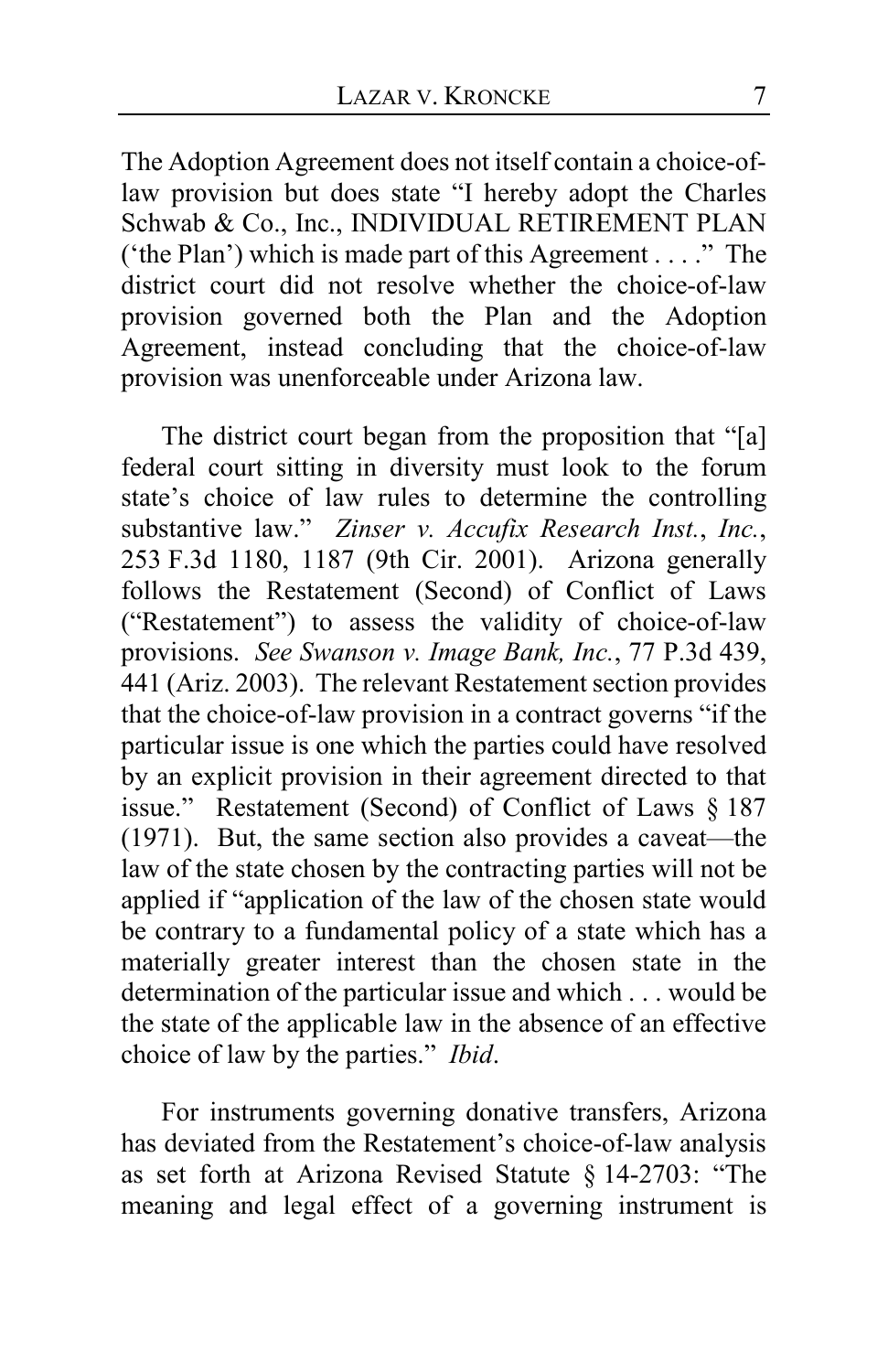determined by the local law of the state selected in the governing instrument unless the application of that law . . . is contrary to any other public policy of this state otherwise applicable to the disposition." An IRA is a "governing instrument" under the statute. A.R.S.  $\S$  14-1201(22).

Lazar contends that the district court erred by not conducting a *Swanson* Restatement analysis and instead basing its decision on the Arizona statute. She argues that because the parties could have resolved this issue by contract, subsection 187(1) of the Restatement is satisfied and that concludes the analysis. But the Restatement expressly recognizes that "[t]he chosen law should not be applied without regard for the interests of the state which would be the state of the applicable law with respect to the particular issue involved in the absence of an effective choice by the parties." § 187 cmt. g. We cannot conclude that an Arizona court would ignore an Arizona statute directly on point in favor of a Restatement analysis, so Lazar's argument to that effect is unavailing.

The purpose of Arizona's ROD statute is to "achiev[e] the social goal of implementing [a person's] probable intention in the wake of a divorce." *In re Estate of Dobert*, 963 P.2d 327, 333 (Ariz. Ct. App. 1998). To effectuate this purpose, Arizona automatically revokes all dispositions to a former spouse upon divorce and requires a person intending to retain such dispositions to re-designate the former spouse in writing and in compliance with the instrument's formalities. A.R.S. § 14-2804; *In re Estate of Lamparella*, 109 P.3d 959, 965–66 (Ariz. Ct. App. 2005). This contrasts with California's approach, under which divorce establishes a presumption of intent to revoke which can be rebutted by clear and convincing evidence. Cal. Prob. Code § 5600. Thus, California allows inquiry into the very extrinsic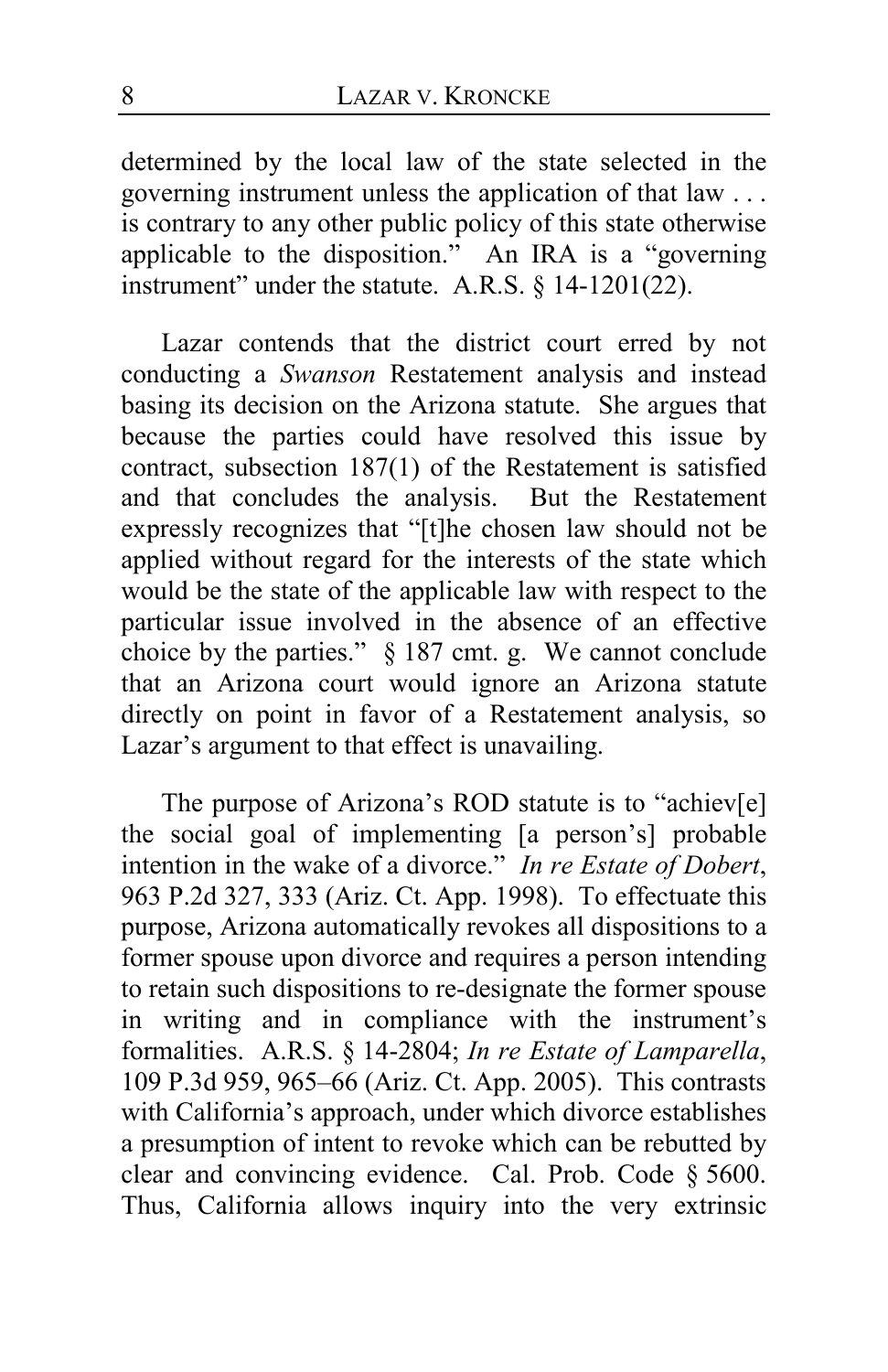manifestations of contrary intent which Arizona seeks to foreclose. Arizona's interest in its ROD statute is not merely to effectuate a donor's probable intent, but also to provide clarity and avoid litigation. Even the statutory exception demonstrates this desire for clarity, because doing so requires either an express provision ex-ante that the designation will apply in the event of divorce or an ex-post reaffirmation. A.R.S. § 14-2804(A).

Lazar challenges the strength of Arizona's interest because a donor can override the operation of Arizona's ROD statute. She draws an analogy to *Cardon v. Cotton Lane Holdings, Inc.*, where the Arizona Supreme Court allowed California law to govern a deed of trust and preclude a deficiency judgment which would have been available under Arizona law because in both states it was legal to contract away the availability of a deficiency judgment. 841 P.2d 198, 202–04 (Ariz. 1992). However, *Cardon* did not involve an Arizona statute specifying Arizona's intent to deviate from the Restatement and apply its own law to cases<br>involving donative transfers. Lazar also stresses that involving donative transfers. Arizona's ROD statute allows for parties to avoid its effects, but this can occur only with affirmative and written evidence of intent without recourse to extrinsic evidence.

The Plan's choice-of-law provision is not an "express term" for the purposes of Arizona's ROD statute. A.R.S. § 14-2804(A). The reference to "express terms" in the ROD statute pertains only to the effect on an instrument wrought by divorce, so any "express terms" removing an instrument from the scope of the ROD statute must address the effect of divorce. *Ibid*. ("Except as provided by the express terms of a . . . contract relating to the division of the marital estate made between a divorced couple . . ."). The Plan's choiceof-law provision was silent in this regard. The district court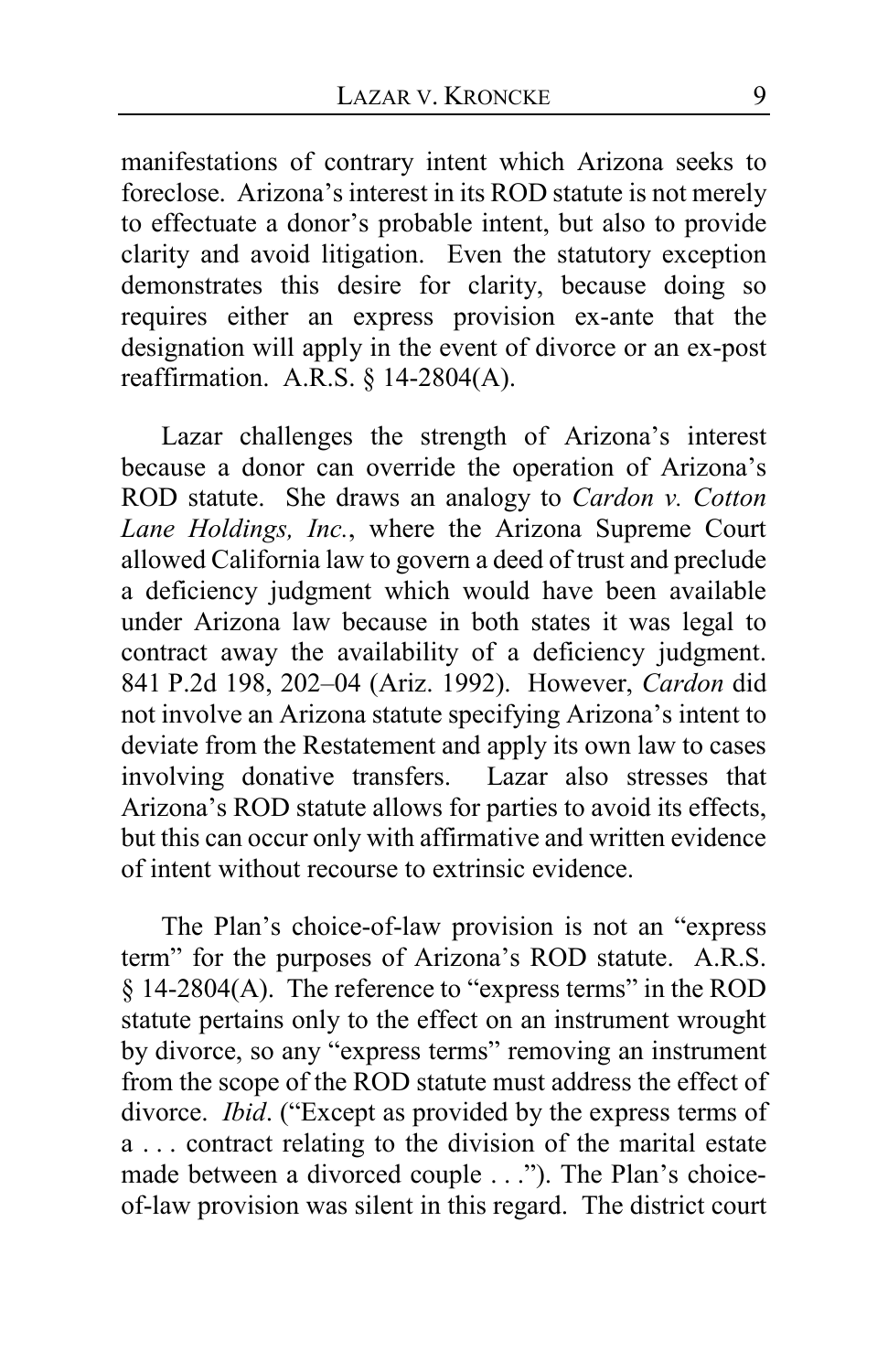thus correctly determined that an Arizona state court would disregard the choice-of-law provision in the Plan and instead apply Arizona's ROD statute.

# **Conflict Preemption**

Lazar claims that application of Arizona's ROD statute is preempted by federal statutes and regulations governing IRAs. None of these statutes or regulations contains an express preemption clause, but state law must nevertheless yield to federal law to the extent the laws conflict. *See Crosby v. Nat'l Foreign Trade Council*, 530 U.S. 363, 372 (2000). Federal regulations have the same preemptive effect as federal statutes. *See Fid. Fed. Sav. & Loan Ass'n v. de la Cuesta*, 458 U.S. 141, 153 (1982). Because domestic relations and probate are areas of traditional state control, *Hisquierdo v. Hisquierdo*, 439 U.S. 572, 581 (1979) (domestic relations); *Zschernig v. Miller*, 389 U.S. 429, 440 (1968) (probate), there is a presumption against preemption in such areas. *Egelhoff v. Egelhoff ex rel. Breiner*, 532 U.S. 141, 151 (2001).

The Plan states that it "is intended to qualify as an individual retirement account under Code Section 408," referring to 26 U.S.C. § 408—the section of the Internal Revenue Code creating IRAs. It is undisputed that IRAs are governed by federal law. The dispute is between Lazar's position that IRA regulations compel distribution to her even in the face of the ROD statute and the Estate's position that the regulations do not govern *who* must be paid the IRA proceeds but instead only dictate *how* those funds must be paid out for taxation purposes.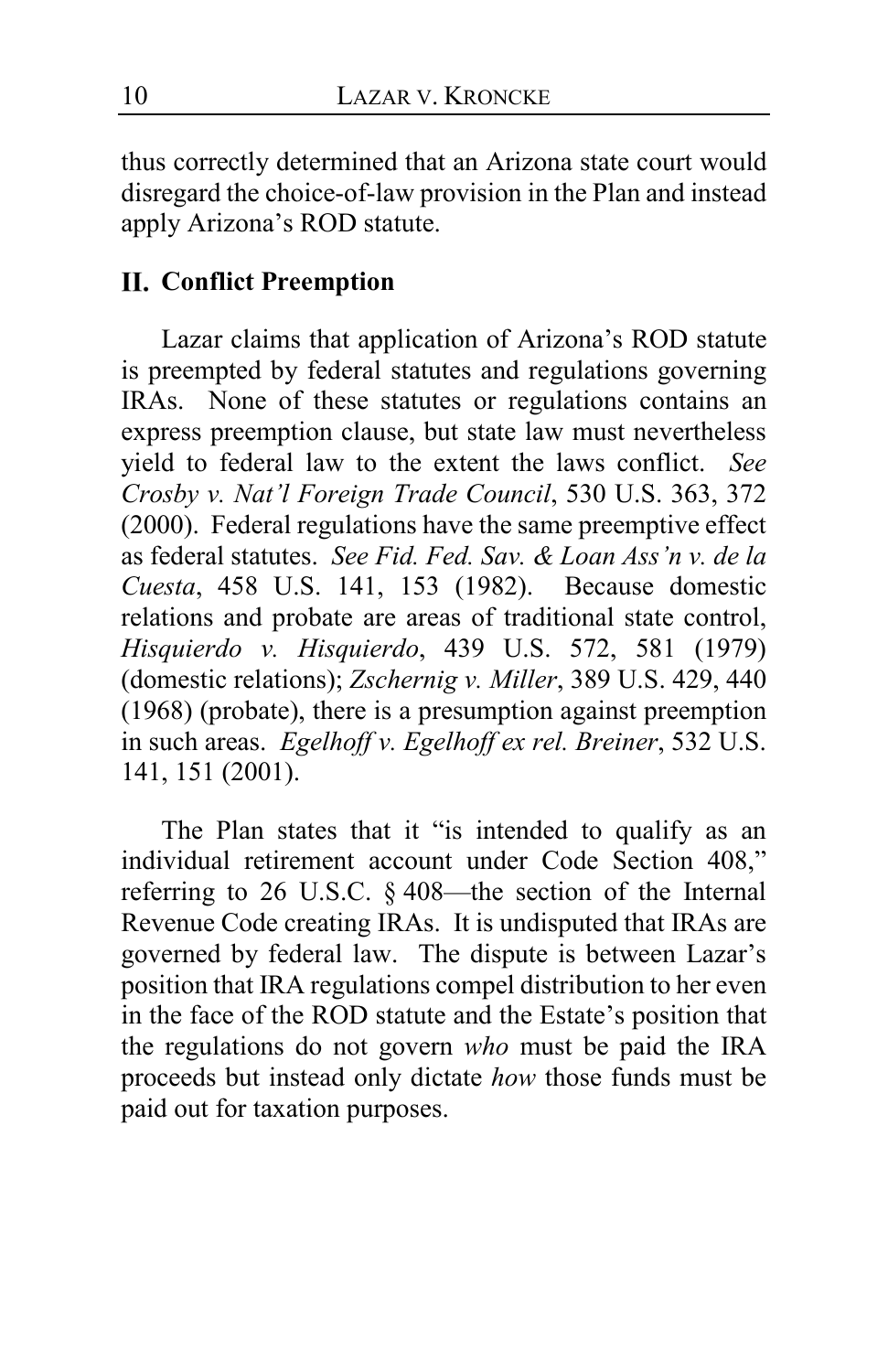## **a. Lazar's Definitional Argument Fails**

In arguing that she is entitled to the IRA, Lazar first relies upon the Employee Retirement Income Security Act's<br>("ERISA's") definition of beneficiary: "[A] person  $("ERISA's")$  definition of beneficiary: designated by a participant, or by the terms of the employee benefit plan, who is or may become entitled to a benefit thereunder." 29 U.S.C. § 1002(8). The second provision on which she relies is the IRA distribution rule:

> [A]n IRA is subject to the required minimum distribution rules provided in section 401(a)(9) [applicable to ERISA plans]. In order to satisfy section  $401(a)(9)$  for purposes of determining required minimum distributions ... the rules of [26 C.F.R.] §§ 1.401(a)(9)-1 through 1.401(a)(9)-9 and  $1.401(a)(9)$ -6 for defined contribution plans must be applied, except as otherwise provided in this section.

26 C.F.R. § 1.408-8, Q&A-1(a). Lazar argues that this IRA distribution rule necessarily incorporates ERISA's definition of "beneficiary" any time it is used in the term "designated beneficiary."

Building upon this asserted equivalence, Lazar argues that IRA distribution rules demarcate the only two methods whereby someone can become a beneficiary: "[a]n individual may be designated as a beneficiary under the plan either by the terms of the [IRA] plan or, if the plan so provides, by an affirmative election by the [IRA's owner]. . . specifying the beneficiary." 26 C.F.R.  $\S 1.401(a)(9)-4$ , Q&A-1(a). As provided in 26 C.F.R. § 1.408-8, Q&A-1(b), the ERISA language reading "employee" can be altered to read "IRA owner." Since the regulation describing the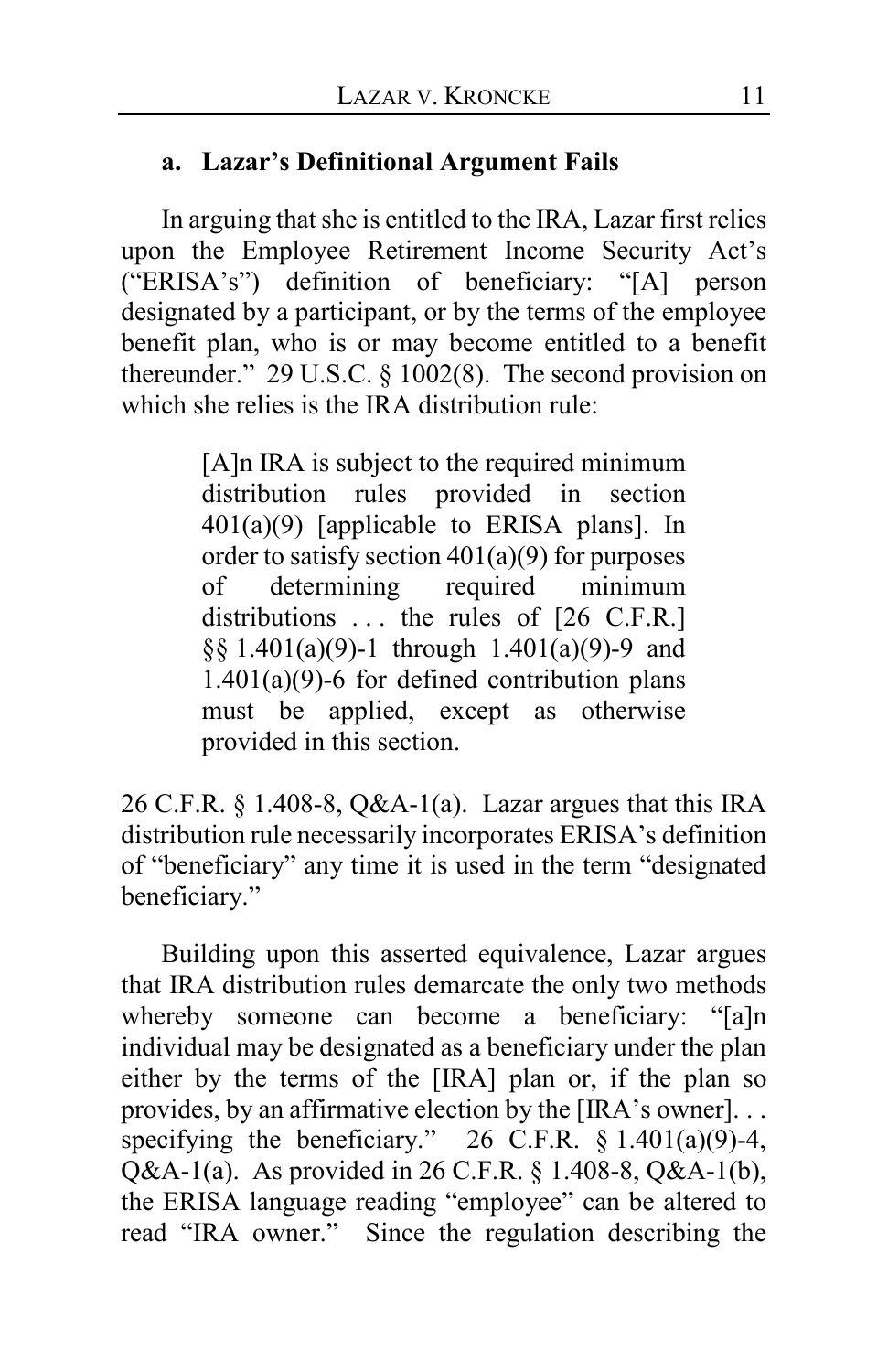procedures for making someone a designated beneficiary does not contemplate the operation of ROD statutes and she was designated as the beneficiary on the Plan documents, Lazar argues that this combination of statutes and regulations compels distribution to her.

The terms "beneficiary" and "designated beneficiary" cannot be conflated in this manner. Otherwise it would have been redundant to have a separate definition of designated beneficiary:

> A designated beneficiary is an individual who is designated as a beneficiary under the plan. An individual may be designated as a beneficiary under the plan either by the terms of the plan or, if the plan so provides, by an affirmative election by the [IRA owner] . . . specifying the beneficiary. . . . A designated beneficiary need not be specified by name in the plan or by the [IRA owner] to the plan in order to be a designated beneficiary so long as the individual who is to be the beneficiary is identifiable under the plan. . . . *The fact that an [IRA owner's] interest under the plan passes to a certain individual under a will or otherwise under applicable state law does not make that individual a designated beneficiary unless the individual is designated as a beneficiary under the plan.*

26 C.F.R. § 1.401(a)(9)-4, Q&A-1 (emphasis added). This definition contemplates that "designated beneficiary" demarcates a smaller class than does "beneficiary" for two reasons. First, only an individual can be a designated beneficiary, excluding any trust or estate from the status.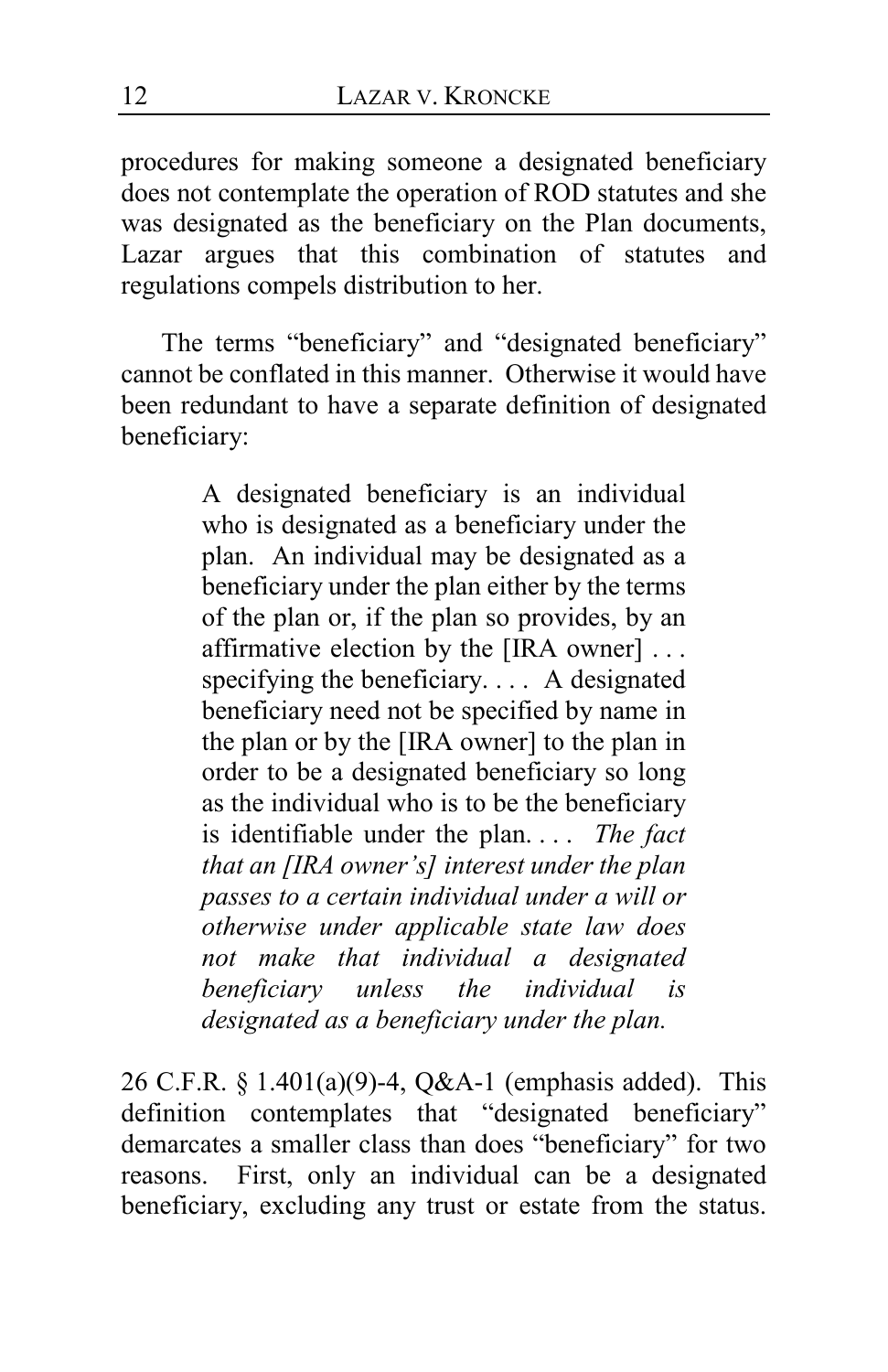Second, an interest is allowed to pass under a will or through the operation of otherwise applicable state law to someone who is not a designated beneficiary, but such passage does not confer designated beneficiary status upon the recipient.

We thus find it clear that "beneficiary" and "designated beneficiary" are not interchangeable, a conclusion consistent with the preferential tax treatment provided to designated beneficiaries, such as avoiding application of the IRS's fiveyear distribution rule. *See* 26 C.F.R. § 1.401(a)(9)-8, Q&A-11; IRS Publication 590-B, Distributions from Individual<br>Retirement Arrangements (IRAs) (available at Arrangements (IRAs) (*available at* http://www.irs.gov/pub/irs-pdf/p590b.pdf) at 10 ("The 5 year rule applies in all cases . . . where any beneficiary is not an individual (for example, the owner named his or her estate the beneficiary)."). Thus, the regulation Lazar cites as setting out the only ways an individual can become a "beneficiary" actually sets forth the ways someone can become a "designated beneficiary" eligible for preferential tax treatment. *See* 26 C.F.R. § 1.401(a)(9)-4 Q&A 1 (beginning by saying "an individual may be *designated* as the *beneficiary*") (emphasis added). This means the district court correctly concluded that "designated beneficiary" is a term-of-art and that the IRA distribution rules govern only *how* distributions will be treated for tax purposes and does not determine *who* is entitled to them.

Further support for our conclusion is found in the regulation listing as possible IRA beneficiaries "(except where the context indicates otherwise) the estate of the individual, dependents of the individual, and any person designated by the individual to share in the benefits of the account after the death of the individual." 26 C.F.R. 1.408- 2(b)(8). Because an estate is a potential IRA beneficiary, an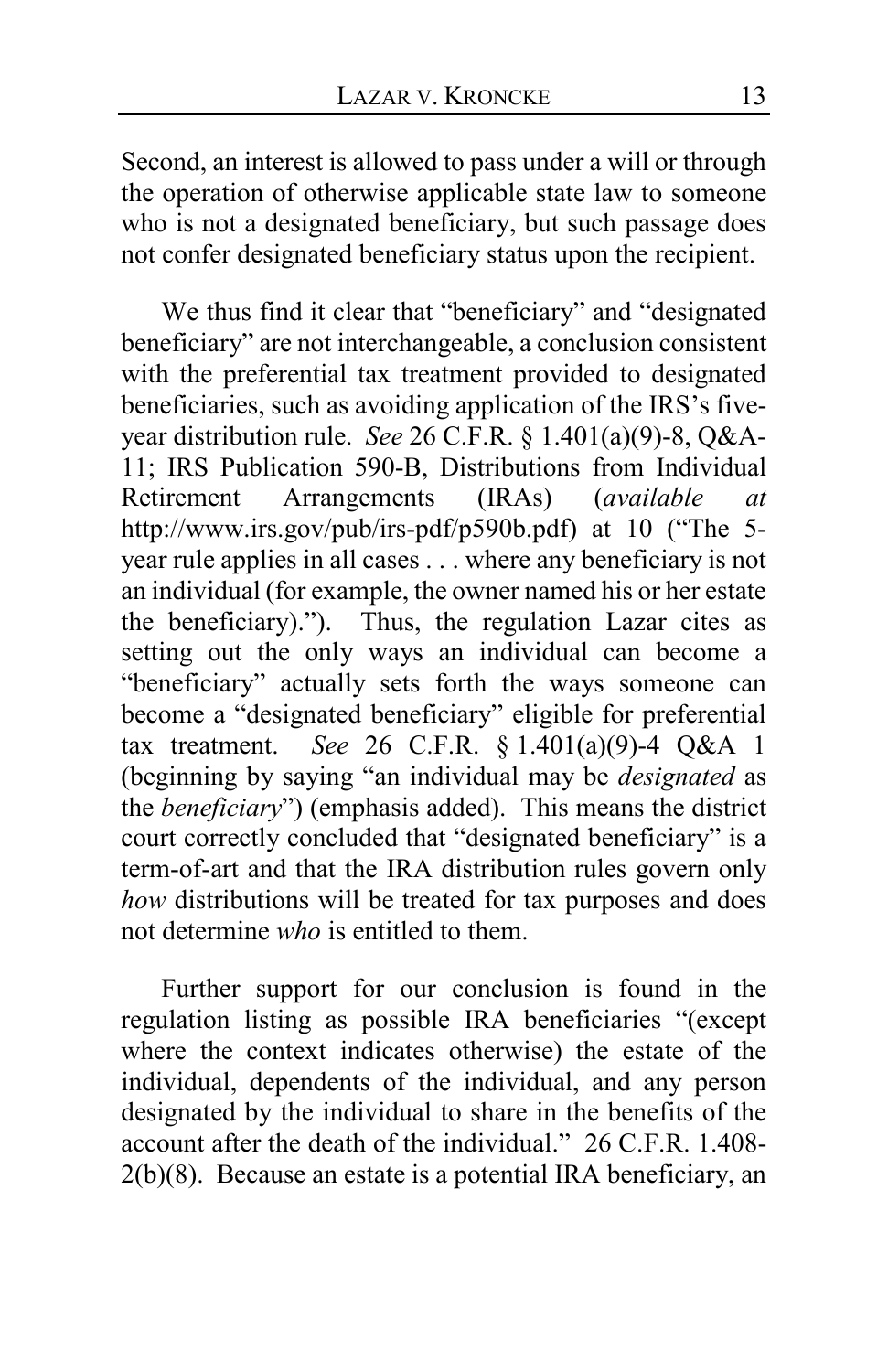IRA beneficiary need not be someone who qualifies as a "designated beneficiary" under ERISA.

Lazar argues that the district court erred by failing to consider the parenthetical "except where the context indicates otherwise" in  $\S 1.408.2(b)(8)$  as a clear reference to the IRA Plan. She asserts that the terms of the Plan exclude the Estate as a beneficiary by defining beneficiary as "the person or persons designated from time to time by a Participant . . . to receive benefits by reason of the death of the Participant...." It is difficult to see how the parenthetical "except where the context indicates otherwise" is a clear reference to the Plan when the word "plan" appears numerous times elsewhere in the same regulation. In any event, the terms of the Plan list the Estate as the default beneficiary in the absence of a valid beneficiary designation and so do not exclude it.

## **b. Lazar's Reliance on ERISA and FEGLIA Cases Is Misplaced**

In support of her preemption claim, Lazar cites *Egelhoff*, where the Supreme Court ruled that Washington's ROD statute could not be applied to ERISA-qualified plans. *Egelhoff*, 532 U.S. at 150. The Court held that the ROD statute was preempted since it had a "connection with" ERISA plans by interfering with the statutory requirements that ERISA "plans be administered, and benefits be paid, in accordance with plan documents." *Ibid.* The Court has also held that a divorce decree is ineffective to revoke an exwife's interest as the named beneficiary of an ERISA plan. *See Kennedy v. Plan Adm'r for DuPont Sav. & Inv. Plan*, 555 U.S. 285, 288 (2009). It also conducted a similar analysis when it considered a Federal Employee Group Life Insurance ("FEGLIA") policy, ruling that a Virginia statute permitting a current wife to recover funds distributed to an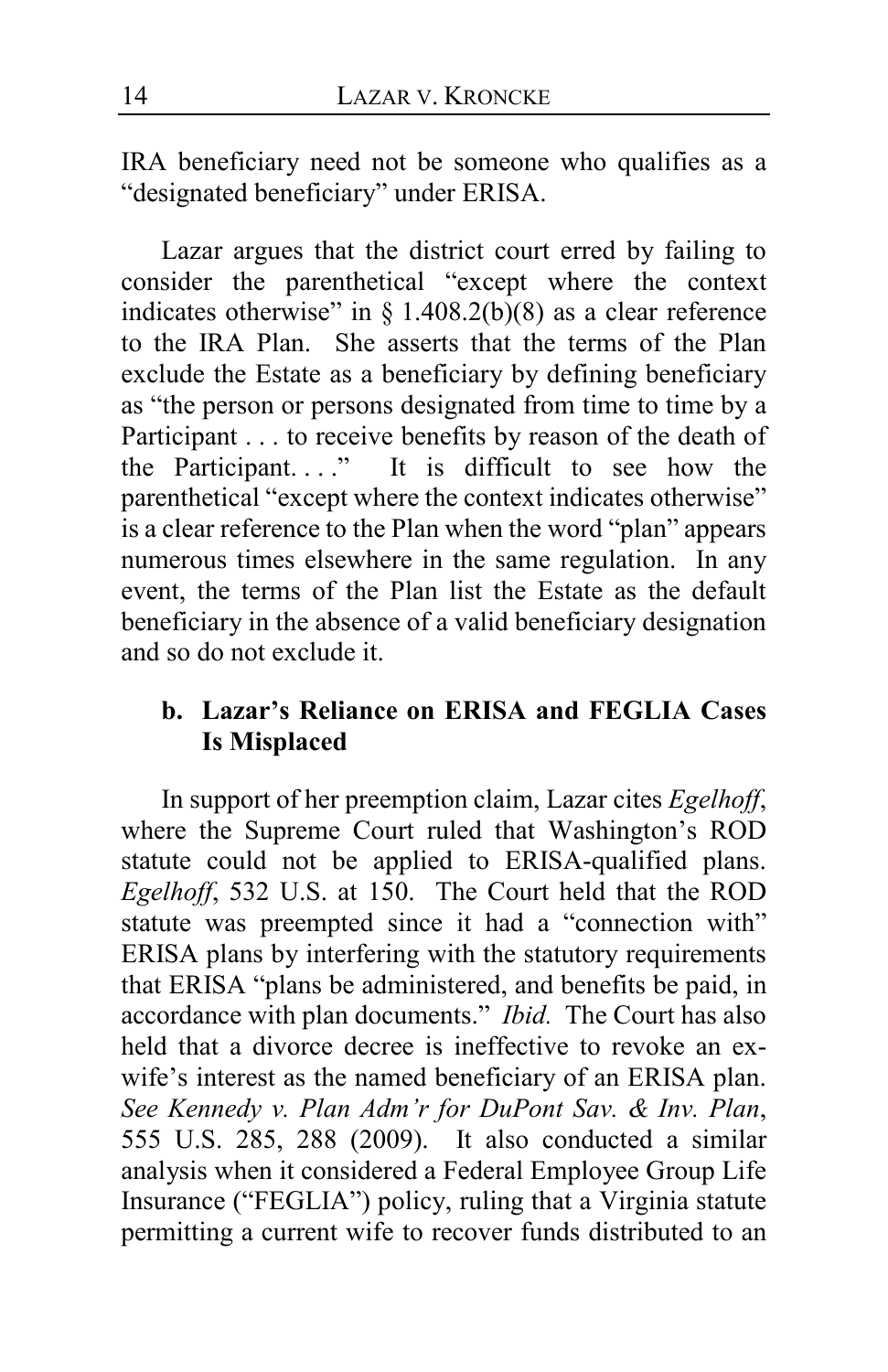ex-wife was preempted as an obstacle to Congress's intent to establish a clear procedure for designating a beneficiary. *See Hillman v. Maretta*, 133 S. Ct. 1943, 1953 (2013). *Free v. Bland*, another case upon which Lazar relies, is inapposite since the federal savings bonds at issue there involved regulations establishing a right of survivorship, which is not the case for IRAs. *See* 369 U.S. 663, 667–68 (1962).

It does not follow from these cases that IRA plans should be treated in the same manner. Both ERISA and FEGLIA include express preemption clauses, *see* 29 U.S.C. § 1144(a) (ERISA) and 5 U.S.C. § 8709(d) (FEGLIA), while IRA statutes do not. Although the absence of an express preemption clause is not dispositive, *see de la Cuesta*, 458 U.S. at 153, the contrast between ERISA's expansive preemption language and the absence of such language in the IRA statutes is persuasive as "pre-emption claims turn on Congress's intent." *Gobeille v. Liberty Mut. Ins. Co.*, 136 S. Ct. 936, 946 (2016) (alteration and citation omitted).

Despite conceding that the ERISA preemption provision does not govern IRAs, Lazar nonetheless claims that policies underlying IRAs—avoiding probate proceedings, avoiding uncertainty and potential resulting losses, and avoiding the siphoning off of funds to pay administrative, legal, and tax fees—dictate that preemption should be coextensive. Even assuming the validity of these policies, they offer no justification to preempt the ROD statute because there is no underlying conflict between the ROD statute addressing *who* receives benefits and the IRA regulations mandating *how* those benefits are distributed.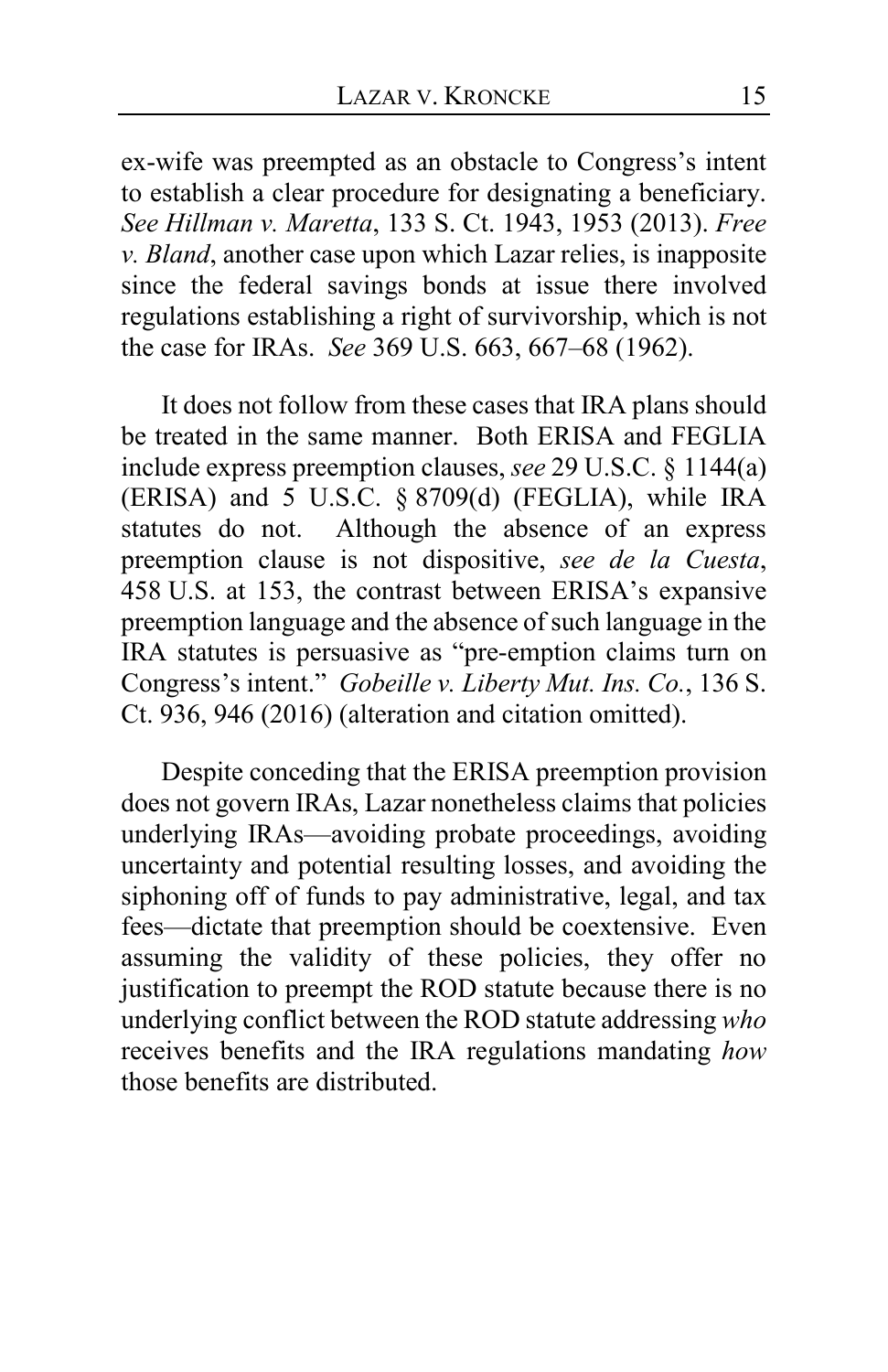## **c.** *Debickero* **Does Not Mandate Distribution to Lazar**

Lazar additionally relies on *Charles Schwab & Co. v. Debickero*, 593 F.3d 916 (9th Cir. 2010), to assert that federal regulations mandate distribution of the IRA to her. This over-reads *Debickero*. In *Debickero*, the IRA custodian filed an interpleader action to determine whether the surviving spouse or the adult children designated as beneficiaries were entitled to the IRA. *Id.* at 917–18. The surviving spouse claimed that ERISA regulations mandating distribution to a surviving spouse should apply to IRAs, but we rejected that argument, holding the regulations insufficient to overcome the beneficiary designation made on an IRA by the decedent. *Id.* at 917–22. Contrary to Lazar's assertion that federal law mandates any particular distribution outcome, we made clear that IRA regulations "leave the designation of beneficiaries to the individual account holder." *Id.* at 922.

#### Ш. **Contracts Clause Challenge**

# **a. The District Courts Erred When They Denied Lazar Had Standing**

The Contracts Clause prevents any state from passing a law impairing the obligation of contracts. *See* U.S. Const. art. I, § 10. The crux of Lazar's claim is that Arizona's ROD statute violates this constitutional provision by interfering with her contractual rights.

The Arizona district court cited the California district court's prior order denying standing to raise the Contracts Clause challenge as the law of the case and stated that it would have reached the same conclusion for the same reasons. The California district court held that Lazar lacks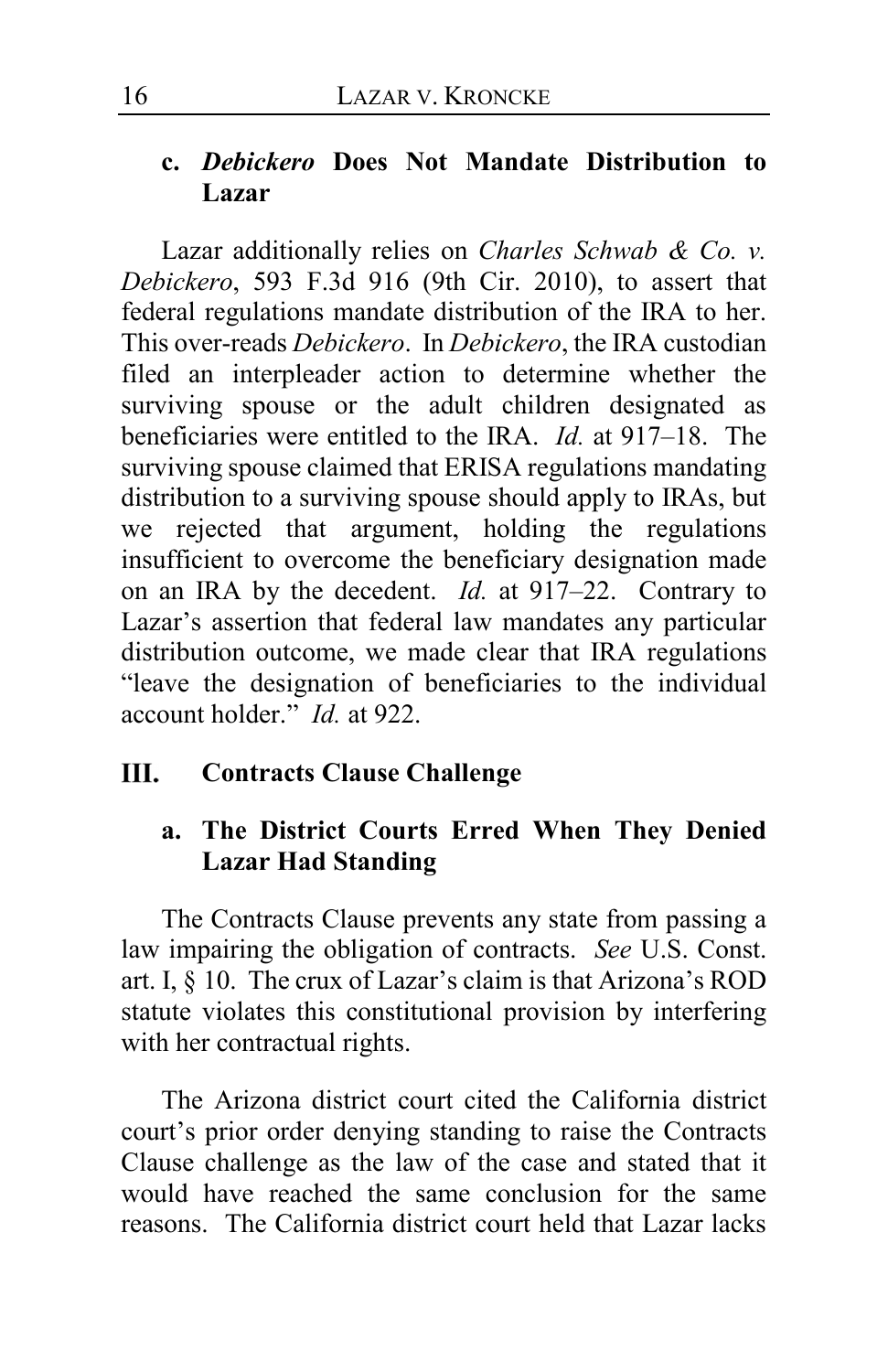standing to challenge the application of the ROD statutes because she possessed only an expectation interest in IRA. This conflated standing with the merits. To have standing, a party must have suffered an injury "concrete, particularized, and actual or imminent; fairly traceable to the challenged action; and redressable by a favorable ruling." *Monsanto Co. v. Geertson Seed Farms*, 561 U.S. 139, 149 (2010). Arizona's ROD statute operated to extinguish Lazar's valid expectancy interest in the IRA—an injury which is actual, concrete, and particularized. She challenges the constitutionality of the ROD statute, and a ruling in her favor would redress her injury because invalidation of Arizona's ROD statute would entitle her to the IRA funds. This is sufficient to confer standing.

## **b. Lazar's Contracts Clause Challenge Fails on the Merits**

Because the lower courts addressed the merits and the issue was fully briefed, we too proceed to the merits of Lazar's Contracts Clause challenge. The question of whether the operation of an ROD statute violates the Contracts Clause is an issue of first impression in this circuit. In conducting a Contracts Clause analysis, we first ask if the change in state law has "operated as a substantial impairment of a contractual relationship." *Gen. Motors Corp. v. Romein,* 503 U.S. 181, 186 (1992) (internal quotation marks omitted). "This inquiry has three components: whether there is a contractual relationship, whether a change in law impairs that contractual relationship, and whether the impairment is substantial." *Ibid.* If a substantial impairment is found, we then assess the significance of the State's justification and the legitimacy of the public purpose behind the law, such as "the remedying of a broad and general social or economic problem." *Energy Reserves Grp. v. Kan. Power & Light Co.*,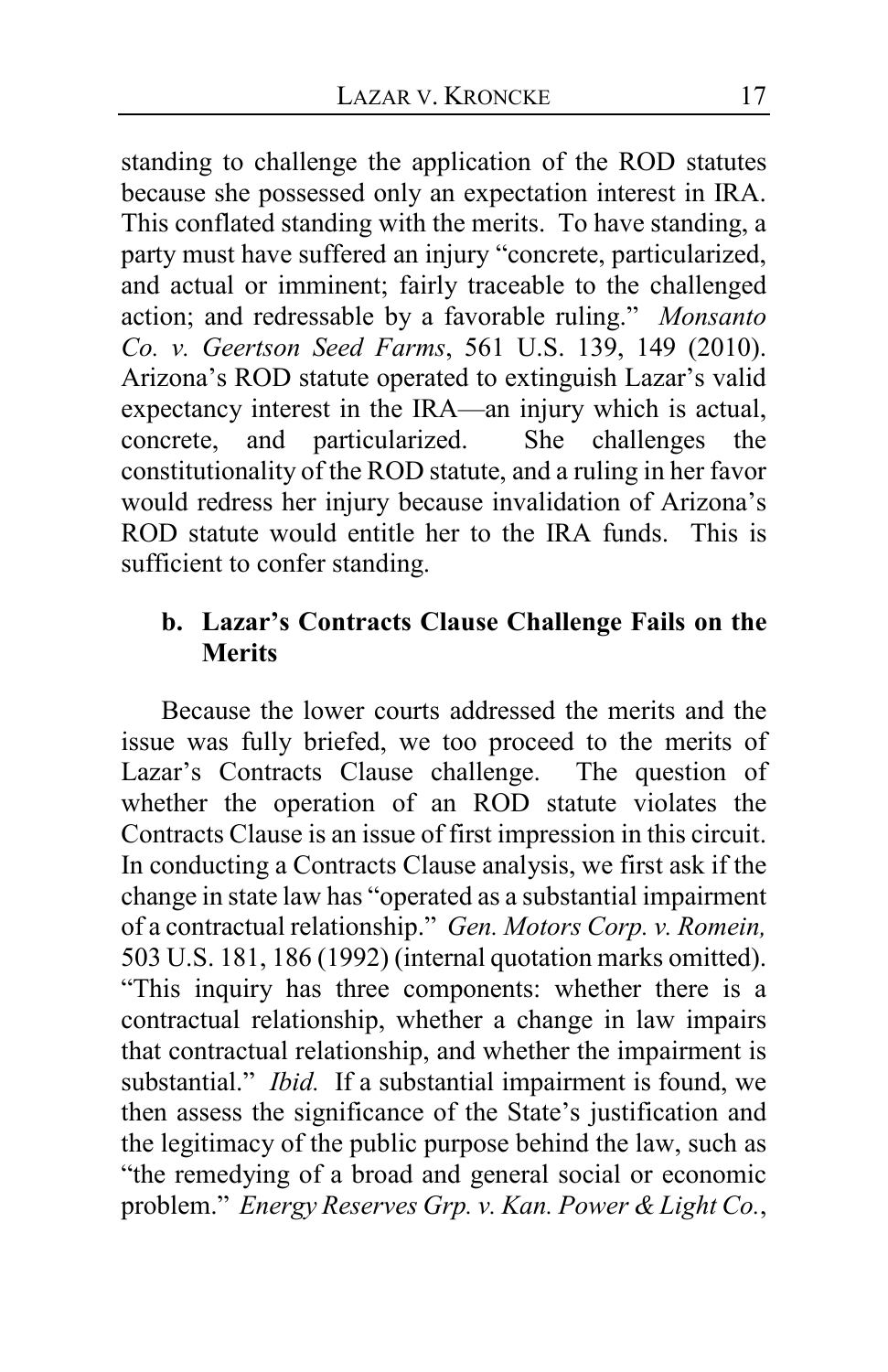459 U.S. 400, 411–12 (1983). We then look to whether the change in applicable law is based on reasonable conditions and is appropriate to achieve the stated public purpose. *Id.*  at 412. Courts generally defer to the judgment of state legislatures as to both necessity and reasonableness so long as the state itself is not a contracting party. *Id.* at 412–13.

## **(1) Divergent Authority:** *Whirlpool* **and** *Stillman*

The Eighth Circuit has held Oklahoma's ROD statute unconstitutional as applied to a life insurance policy. *Whirlpool Corp. v. Ritter*, 929 F.2d 1318, 1323 (8th Cir. 1991). The Eighth Circuit construed the life insurance contract to contain a term that the insurance company would pay the decedent's chosen beneficiary. *Id.* at 1322. The court therefore determined that when operation of the ROD statute amended the beneficiary, Oklahoma substantially impaired the decedent's contract with the insurance company. *Ibid*. In its reasonableness analysis, the Eighth Circuit found Oklahoma's justification legitimate but insufficient for retroactive application, citing the possibility that the decedent did not desire to revoke his ex-wife's beneficiary status as evidence of constitutional infirmity. *Id*. at 1323*.* The Eighth Circuit reasoned that the possibility of the decedent's reaffirming his ex-wife as beneficiary after divorce bolstered its conclusion—just as an individual could not be presumed to know he must change beneficiary status after a change in family arrangements (the rationale behind ROD statutes), it is also unreasonable for people to be required to investigate positive changes in the law enacted after they make beneficiary designations. *Ibid*. On that basis, the court found it inappropriate and unreasonable to apply the ROD statute retroactively in light of the statutory purpose of effectuating donor intent. *Ibid*.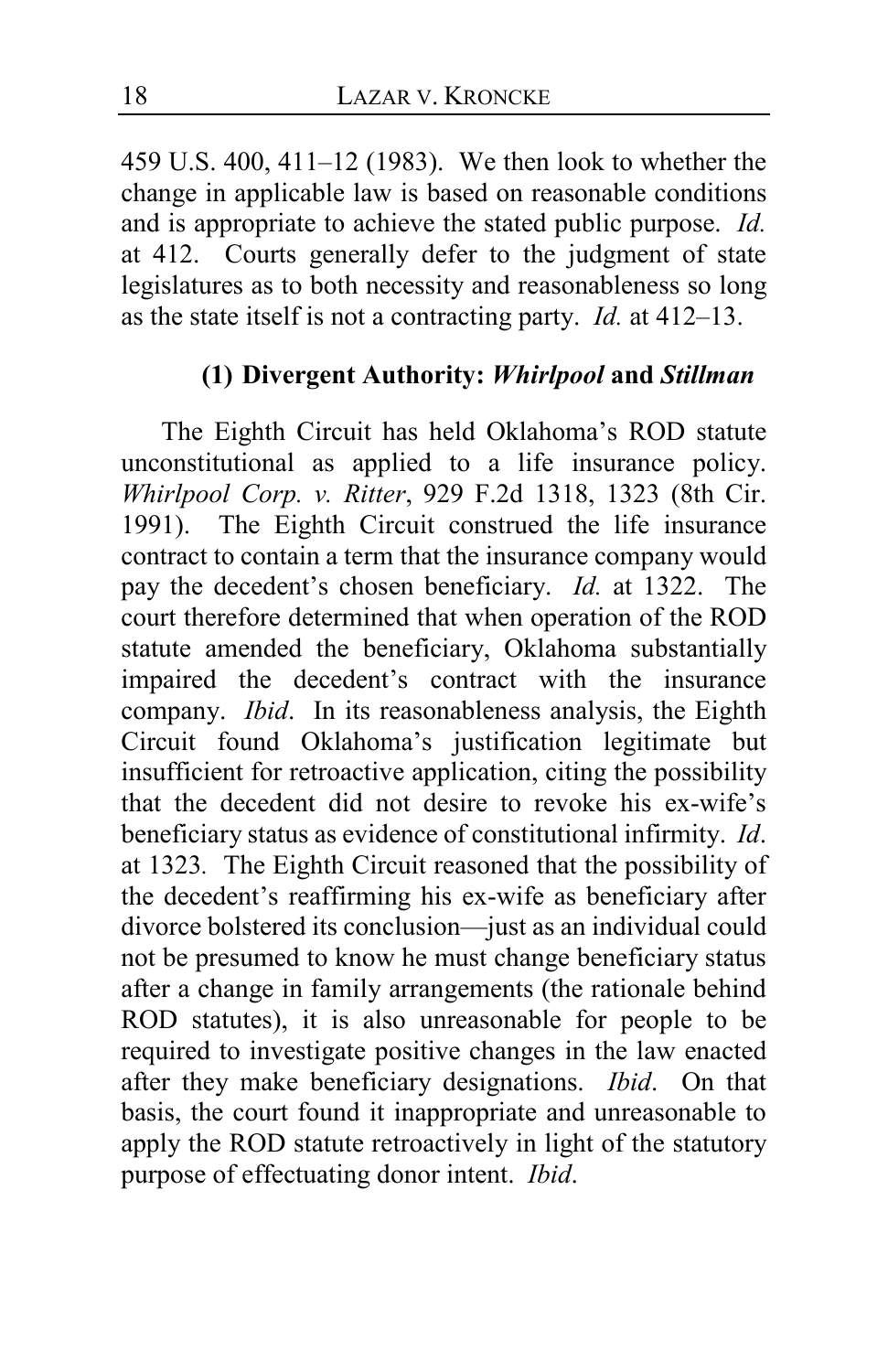In contrast, the Tenth Circuit has upheld the constitutionality of Utah's ROD to an annuity, finding no contractual impairment had occurred. *Stillman v. Teachers Ins. & Annuity Ass'n Coll. Ret. Equities Fund*, 343 F.3d 1311, 1322 (10th Cir. 2003). conceptualized the annuity as having both contractual and donative transfer elements. *Ibid*. The contractual elements were those between the annuity company and the annuitant—to fund the annuity and pay as directed by the annuitant—and the Contracts Clause would only be violated if the state statute interfered with those elements. The donative transfer element was naming the beneficiary. *Ibid*. The Tenth Circuit characterized the annuity company as an escrow-agent, and because its obligation to pay the proceeds of the annuity was not impacted by the operation of Utah's ROD statute, there was no violation of the Contracts Clause. *Ibid*. Because it found no significant contractual impairment, the Tenth Circuit did not address the state's justification for enacting the legislation.

# **(2) Lazar's Interest Never Vested so Her Contracts Clause Challenge Fails**

We agree with the *Stillman* court and conclude that no substantial contractual impairment occurred through application of Arizona's ROD statute to the IRA, and we find there was no violation of the Contracts Clause. Because Lazar never possessed a vested contractual right, she suffered no contractual impairment. *See Dodge v. Bd. of Educ. of City of Chicago*, 302 U.S. 74, 80 (1937) (holding that Contracts Clause challenge failed in the absence of vested contractual rights). The Decedent's contract with Schwab specified that Schwab would pay his chosen beneficiary in the event of his death. The beneficiary designation itself was not a contractual term. The IRA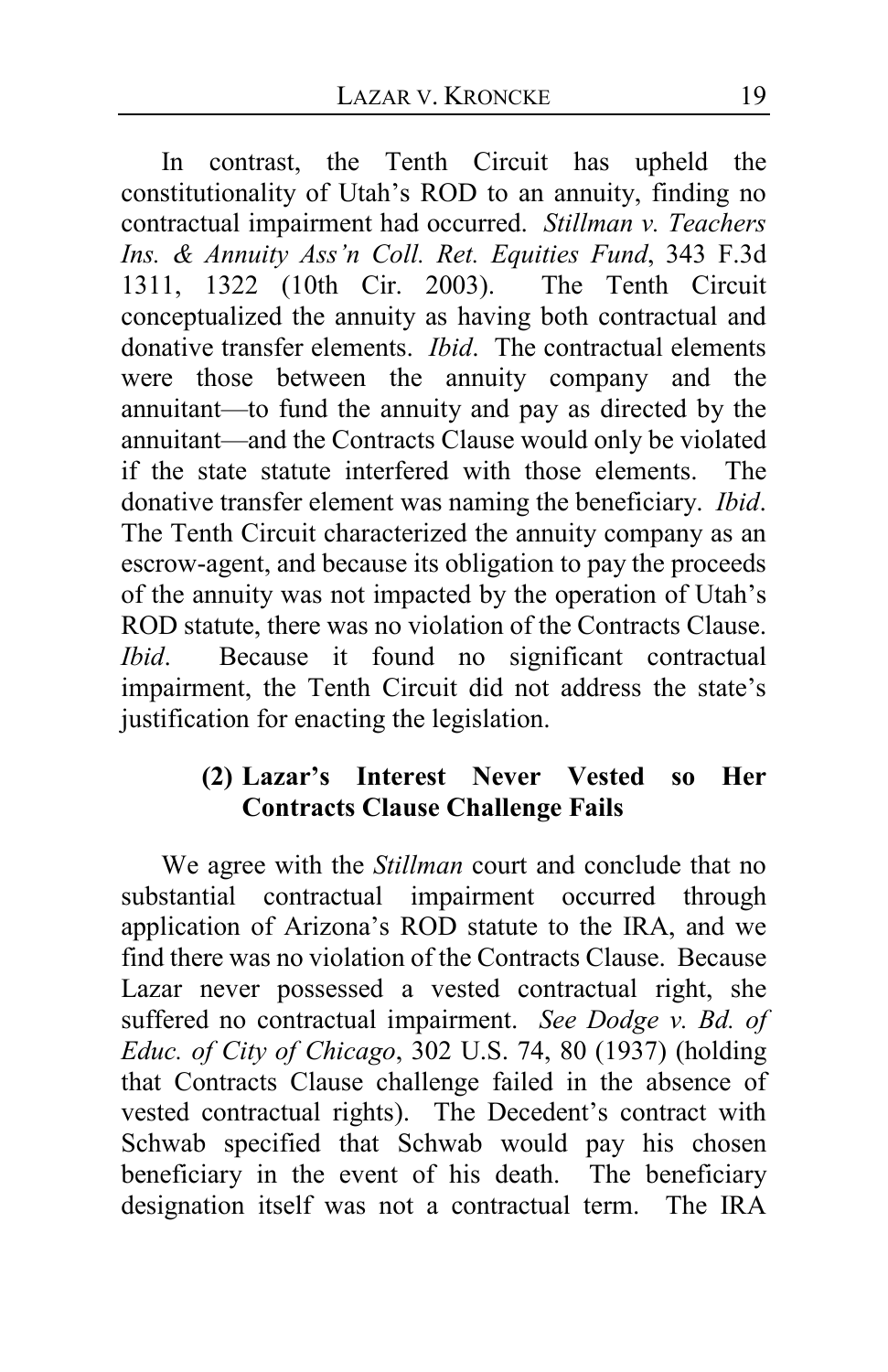specifically provided that the Decedent could alter his beneficiary designation at any time and for any reason, so no third-party rights to the IRA could vest until his death. And, as a citizen of Arizona, the Decedent was governed by its law mandating the automatic revocation of any designation of a former spouse through operation of the ROD statute. The Decedent was free to reaffirm Lazar as his designated beneficiary but chose not to do so. Thus, Lazar's expectancy interest, which could not vest until the death of the Decedent, was extinguished upon divorce and never vested. Finding no substantial impairment to have occurred, we need not assess the legitimacy of Arizona's justification for its ROD statute.

# **IV. Venue Transfer Based on a Lack of Personal Jurisdiction**

The California district court transferred this action to the District of Arizona under 28 U.S.C. § 1406(a) on the grounds that it lacked personal jurisdiction over the Estate. Lazar argues that the Estate waived any objection to personal jurisdiction in California by moving to dismiss Lazar's cross-claim and not Schwab's counterclaim, and that in any event, the Estate's contacts with California were sufficient to establish personal jurisdiction in California. We conclude that the California district court did not abuse its discretion in transferring the case to Arizona.

## **a. Potential Waiver of the Personal Jurisdiction Defense**

Lazar posits that the Estate waived any personal jurisdiction defense because it did not move to dismiss Lazar's cross-claim until after Schwab's counterclaim had already been dismissed, arguing that the Estate should have challenged Schwab's counterclaim under Federal Rule of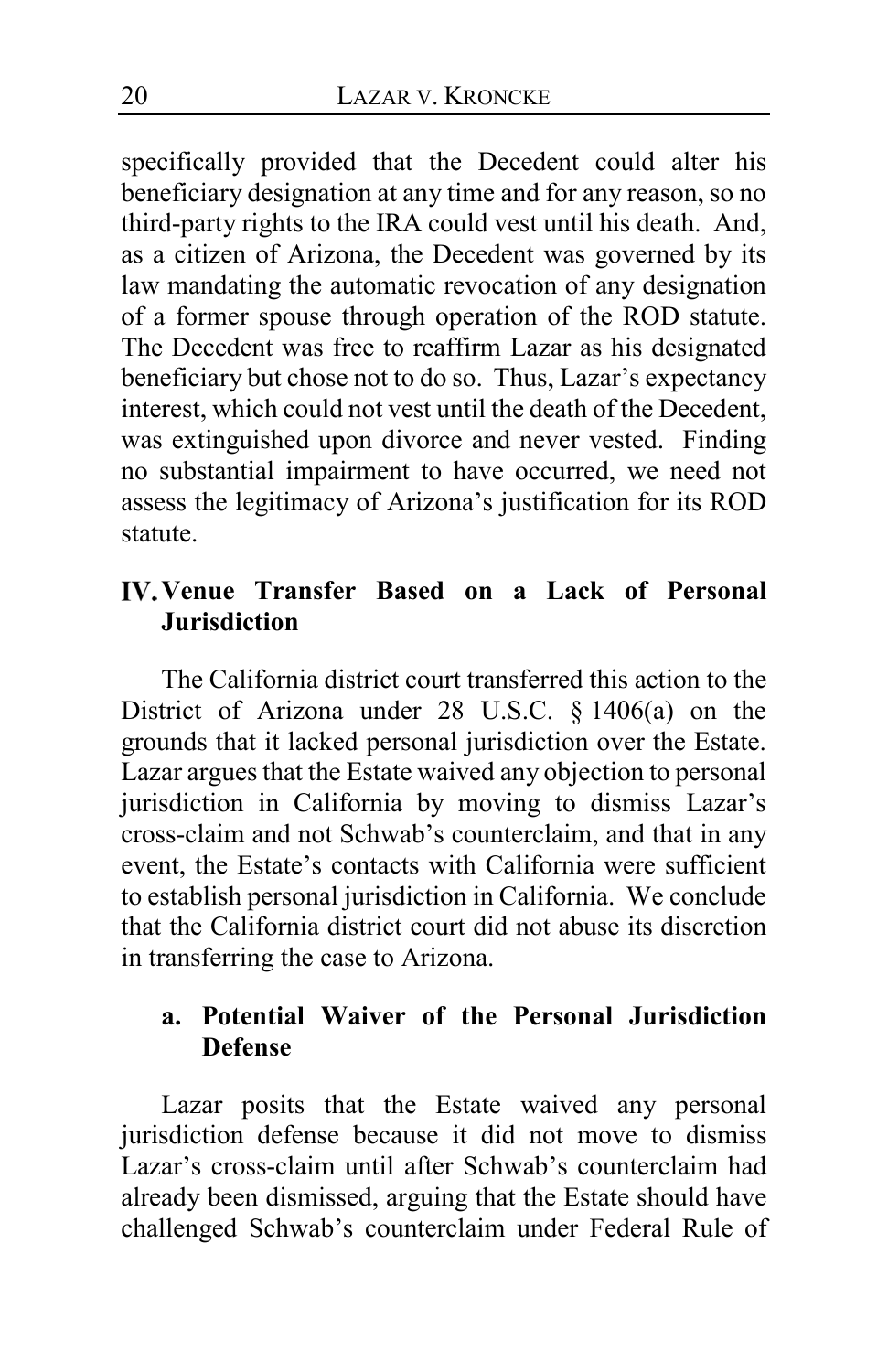Civil Procedure  $12(b)(2)$  and not in response to Lazar's cross-claim. Because Schwab was dismissed from the case before the Estate filed its renewed motion to dismiss, Lazar argues, the Estate waived any personal jurisdiction defense.

Generally, waiver of the defense of personal jurisdiction requires a showing of conduct inconsistent with raising or maintaining the defense. *See, e.g.*, *Peterson v. Highland Music, Inc.*, 140 F.3d 1313, 1318–19 (9th Cir. 1998). The California district court found that there were five occasions when the Estate could have waived its personal jurisdiction defense and upon each of those occasions the defense was expressly preserved. It therefore found the Estate had complied with its obligation under Federal Rule of Civil Procedure 12(h)(1) to raise a personal jurisdiction defense at the earliest stage possible.

The cases upon which Lazar relies do not demonstrate that the California district court abused its discretion.**[1](#page-20-0)** One case even expressly recognized that a personal jurisdiction defense remains viable when the cross-claim defendant (here the Estate) has not waived personal jurisdiction. *See United States v. All Right, Title & Interest in Contents of Following Accounts at Morgan Guar. Trust Co. of N.Y.*, No. 95 CIV. 10929 HB THK, 1996 WL 695671, at \*13 (S.D.N.Y. Dec. 5, 1996). In sum, these cases provide more support to the Estate than to Lazar.

 $\overline{a}$ 

<span id="page-20-0"></span>**<sup>1</sup>** *Lesnik v. Public Industrial Corp.* involved a challenge to improper venue and not to personal jurisdiction. 144 F.2d 968, 977 (2d Cir. 1944). *Peterson v. Highland Music Inc*. focused on the possibility of "sandbagging" by not raising the issue of personal jurisdiction until later stages of proceedings and was concerned with preventing a litigant from engaging in strategic behavior to test the waters of litigation, something which did not occur here. 140 F.3d 1313, 1318 (9th Cir, 1998).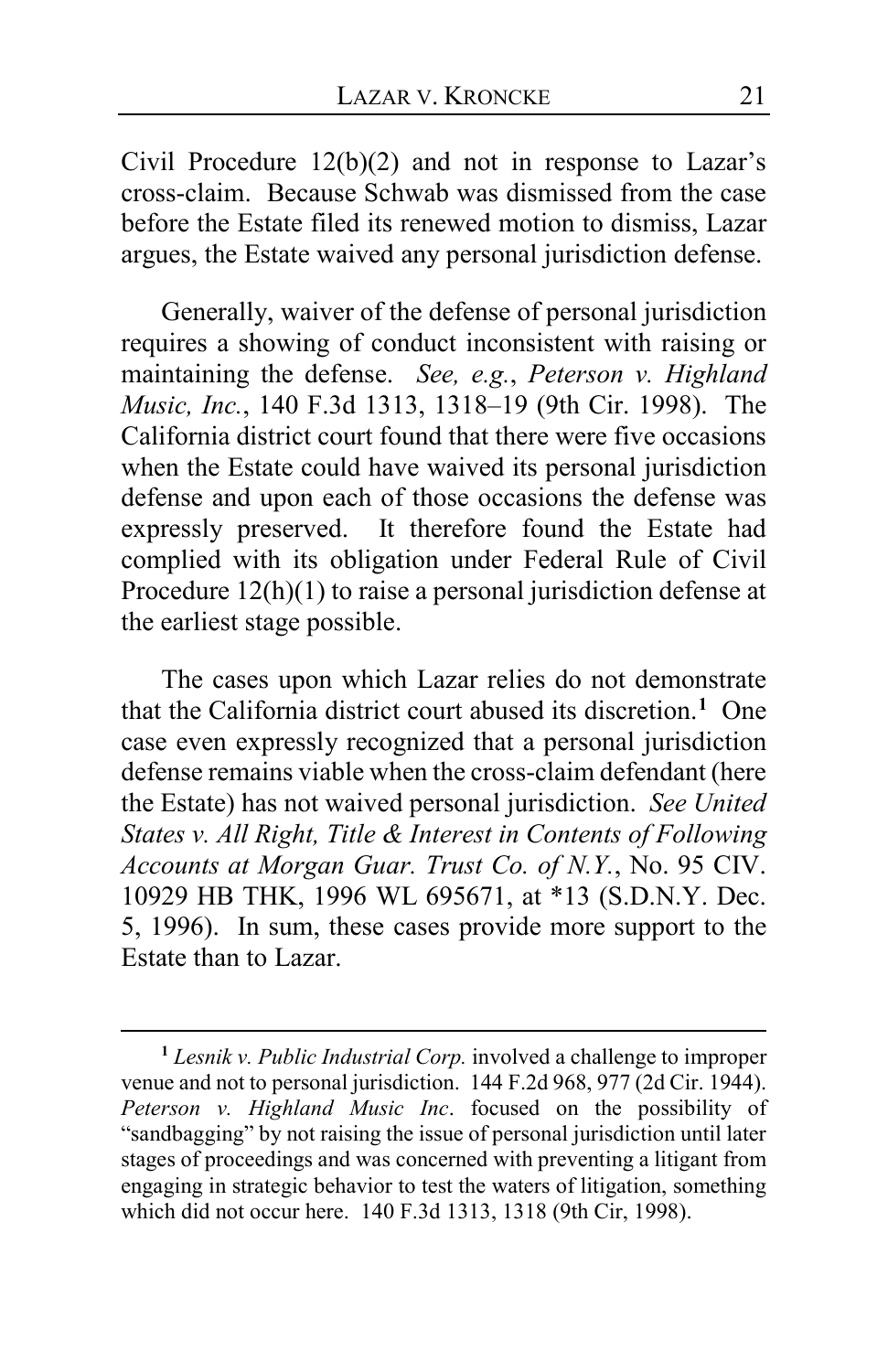## **b. California Cannot Properly Exercise Jurisdiction over the Estate**

Lazar contends that the Estate's contacts with California were sufficient to confer specific personal jurisdiction. Lazar cites four different contacts with California: (1) the Decedent opened the IRA with Schwab, a California corporation; (2) the Decedent made an average of 124 trades per year in the account from 1992 to 2012; (3) the Decedent made Schwab his "agent and attorney-in-fact" for purposes of buying and selling on the account; and (4) the Estate sent a letter to Schwab from California. The California district court found that the first three contacts were not sufficiently "substantial" or "continuous and systematic" to confer general personal jurisdiction, *see Helicopteros Nacionales de Colombia, S.A. v. Hall*, 466 U.S. 408, 414–16 (1984), and found that the fourth contact insufficient to confer specific personal jurisdiction.

Lazar does not assert on appeal that there was general personal jurisdiction. She argues only that the California contacts established specific personal jurisdiction. We utilize a three-part test when making specific personal jurisdiction determinations:

> (1) The non-resident defendant must purposefully direct his activities or consummate some transaction with the forum or resident thereof; or perform some act by which he purposefully avails himself of the privilege of conducting activities in the forum, thereby invoking the benefits and protections of its laws; (2) the claim must be one which arises out of or relates to the defendant's forum-related activities; and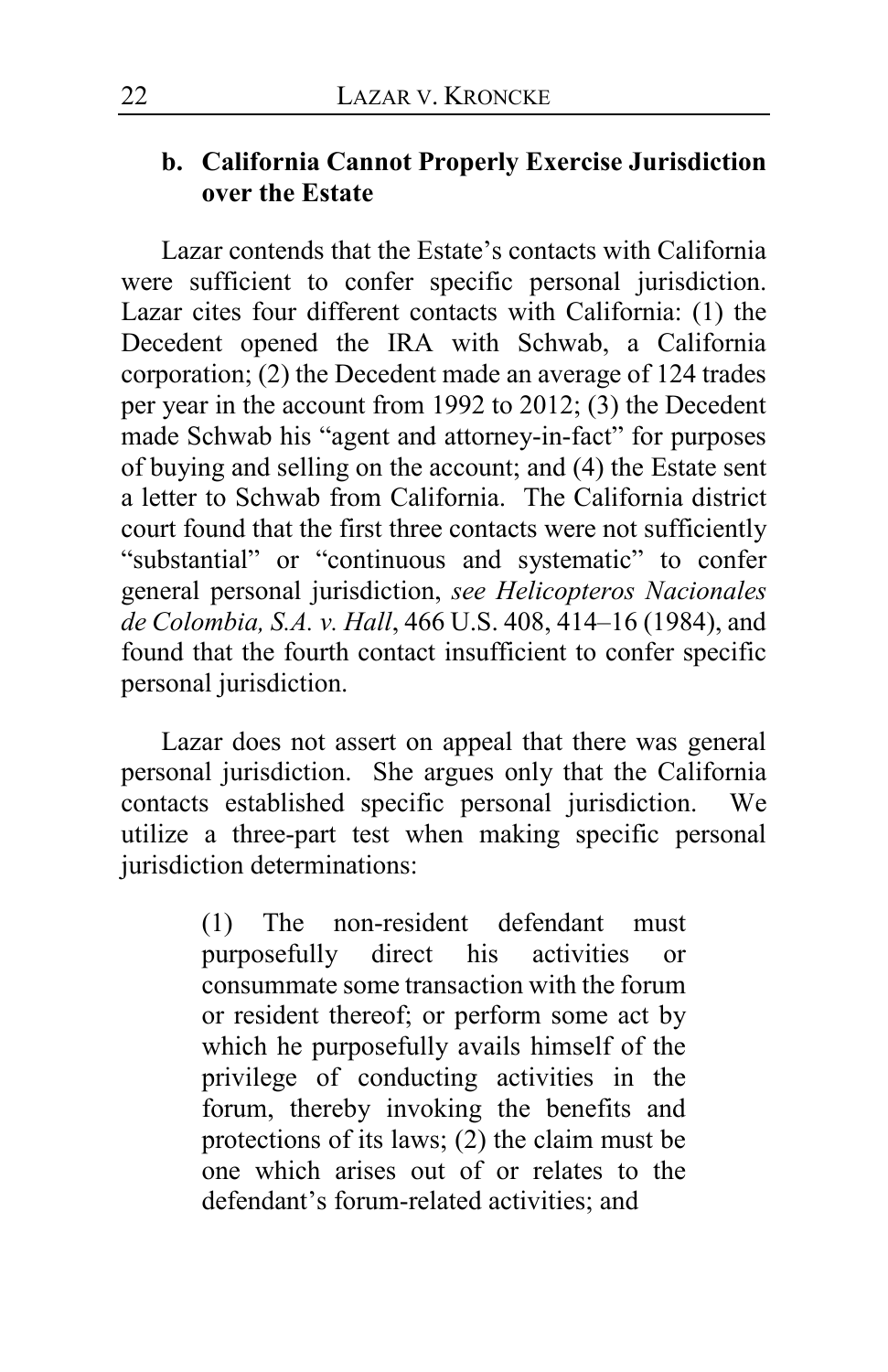(3) the exercise of jurisdiction must comport with fair play and substantial justice, i.e. it must be reasonable.

*Schwarzenegger v. Fred Martin Motor Co.* 374 F.3d 797, 802 (9th Cir. 2004). Purposeful availment and purposeful direction are distinct inquiries. The personal availment inquiry asks if the defendant "purposefully avail[ed] [himself] of the privilege of conducting activities in the forum State, thus invoking the benefits and protections of its laws." *Ibid*. The purposeful direction inquiry asks if the defendant directed an action at the forum state such that personal jurisdiction could be exercised even without physical contacts with the forum. *Id.* at 803.

In its transfer order, the California district court focused on the purposeful direction test. Purposeful direction requires a defendant to have "(1) committed an intentional act, (2) expressly aimed at the forum state, [and] (3) causing harm that the defendant knows is likely to be suffered in the forum state." *Yahoo! Inc. v. La Ligue Contre Le Racisme Et L'Antisemitisme*, 433 F.3d 1199, 1206 (9th Cir. 2006) (quoting *Schwarzenegger*, 347 F.3d at 803). The first three contacts are insufficient to constitute purposeful direction, as none of them was expressly aimed at California and any harm to the IRA would be felt in Arizona where the decedent and Lazar were domiciled.

The Estate's sending of a demand letter to Schwab was an intentional act.*See, e.g.*, *Bancroft & Masters, Inc. v. Augusta Nat'l Inc.*, 223 F.3d 1082, 1088 (9th Cir. 2000) (finding that sending a letter constituted an intentional act). But, as the California district court found, the act of sending the letter was aimed at Arizona and not California. We look to who would suffer the harm and where the harm would be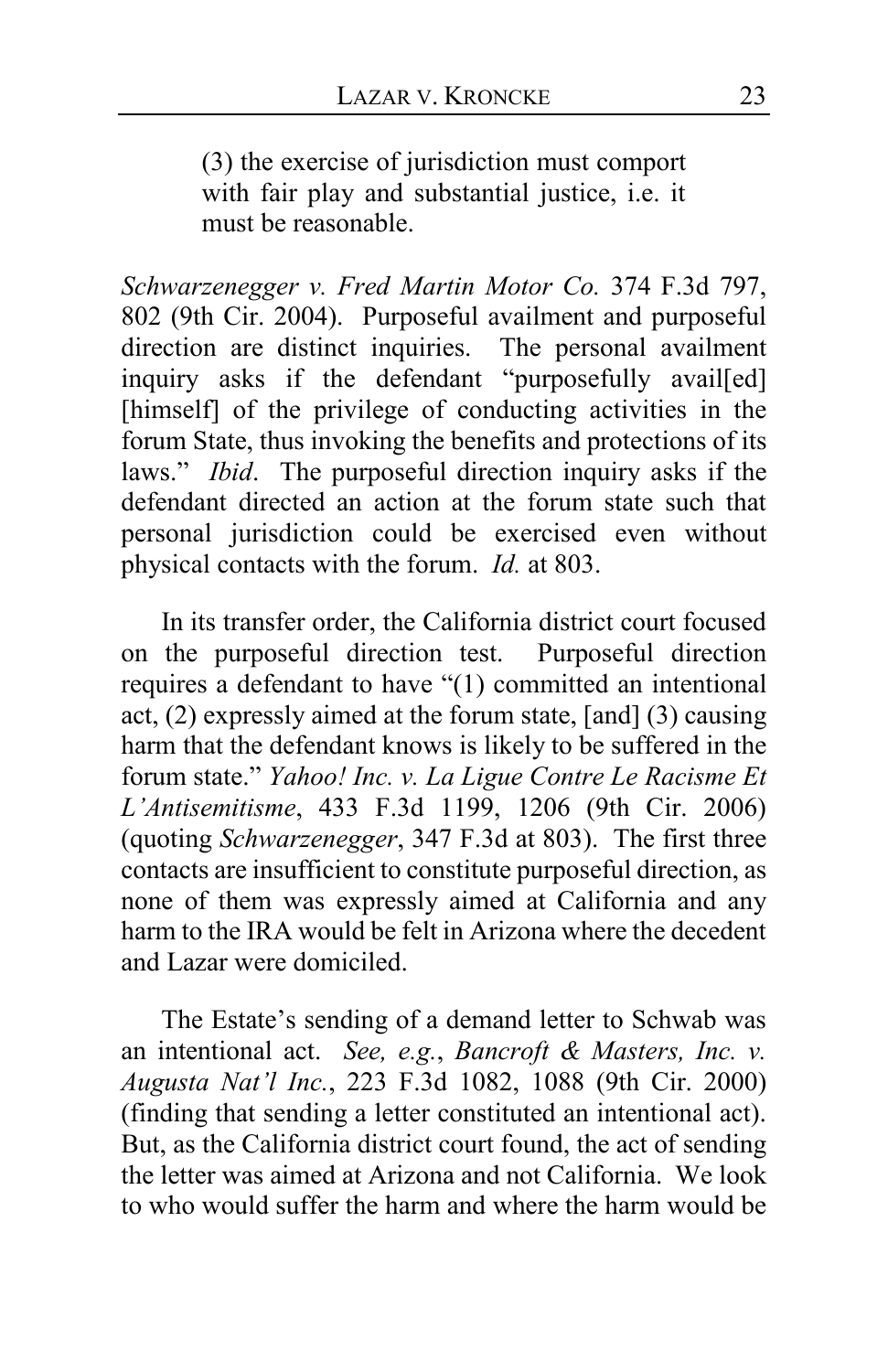felt when determining whether a defendant expressly aimed his activities at the forum state. *See Metro. Life Ins. Co. v. Neaves*, 912 F.2d 1062, 1065 (9th Cir. 1990) (holding that the place of incorporation of the letter's recipient is not dispositive but instead the focus is on where the letter's effects would be felt). The letter was sent to a Schwab address in Arizona, and any harm which Lazar would suffer would occur in Arizona, where she resides, and not in California.

The California district court also did not abuse its discretion when it conducted a purposeful availment analysis in assessing two additional contacts with California which Lazar claimed conferred specific personal jurisdiction over the Estate. The first contact is the choice-of-law provision in the IRA stipulating that California law governs in the absence of applicable federal law. Because it is not essential that the state whose law will be applied to a lawsuit exercise jurisdiction over the litigation, this contact did not confer specific personal jurisdiction. *See Shaffer v. Heitner*, 433 U.S. 186, 215 (1977). The second contact is Kroncke's domicile in California, but this is immaterial as the Estate in located in Arizona. It is the Estate which is the party to this lawsuit, so Kroncke's domicile does not impact the jurisdictional analysis. *See Religious Tech. Ctr. v. Liebreich*, 339 F.3d 369, 374 (5th Cir. 2003).

## **Lazar's Dormant Commerce Clause Claim Was Waived**

Lazar concedes that she failed to specifically allege a violation of the dormant Commerce Clause in her SAACC. In seeking to bring this challenge on appeal, she relies on her general allegation below that ROD statutes are unconstitutional for reasons "including but not limited to" a violation of the Contracts Clause and conflict preemption.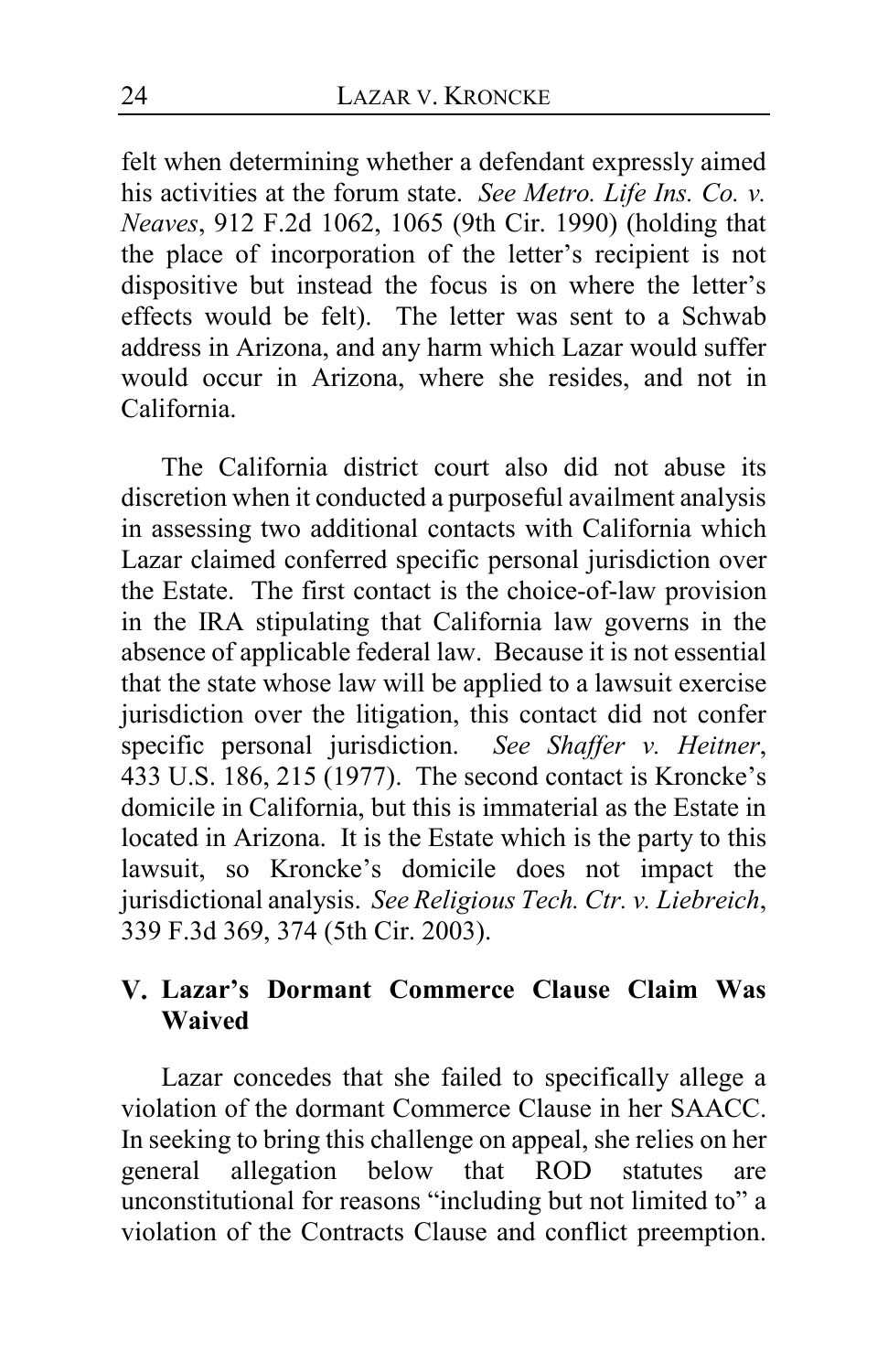But, Federal Rule of Civil Procedure 5.1 requires a party challenging the constitutionality of a state statute to "file a notice of constitutional question stating the question and identifying the paper that raises it" so that a state attorney general can intervene if desired to defend the statute. Lazar filed such a notice, but specified only the Contracts Clause and conflict preemption as grounds for her constitutional challenge.

Lazar now asserts before this court that her Commerce Clause argument should be considered anyway because it was briefed and alternatively addressed on the merits by the district court, meeting the standard that an "argument must be raised sufficiently for the trial court to rule on it." *In re E.R. Fegert, Inc.,* 887 F.2d 955, 957 (9th Cir.1989). But in *In re E.R. Fegert, Inc.* we determined that the bankruptcy court "could have" ruled on the applicability of a relevant Supreme Court decision because a party had actually argued its applicability. *See ibid*. Lazar also cites *Cmty. House, Inc. v. City of Boise*, where we considered an Establishment Clause challenge when it was disputed whether the claim had been properly raised before the district court but the district court considered and resolved the issue. 490 F.3d 1041, 1054 (9th Cir. 2007). In that case, the district court did not find waiver; instead it considered and resolved the issue. *Ibid*. Here, by contrast, the district court expressly found Lazar's Commerce Clause claim to have been waived. Neither of those precedents rescues Lazar.

#### VI. **Stay of Discovery**

The district court stayed discovery pending resolution of the Estate's motion to dismiss the SAACC. District courts orders controlling discovery are reviewed for an abuse of discretion. *Alaska Cargo*, 5 F.3d at 383. Lazar argues that she should have been allowed discovery into whether the